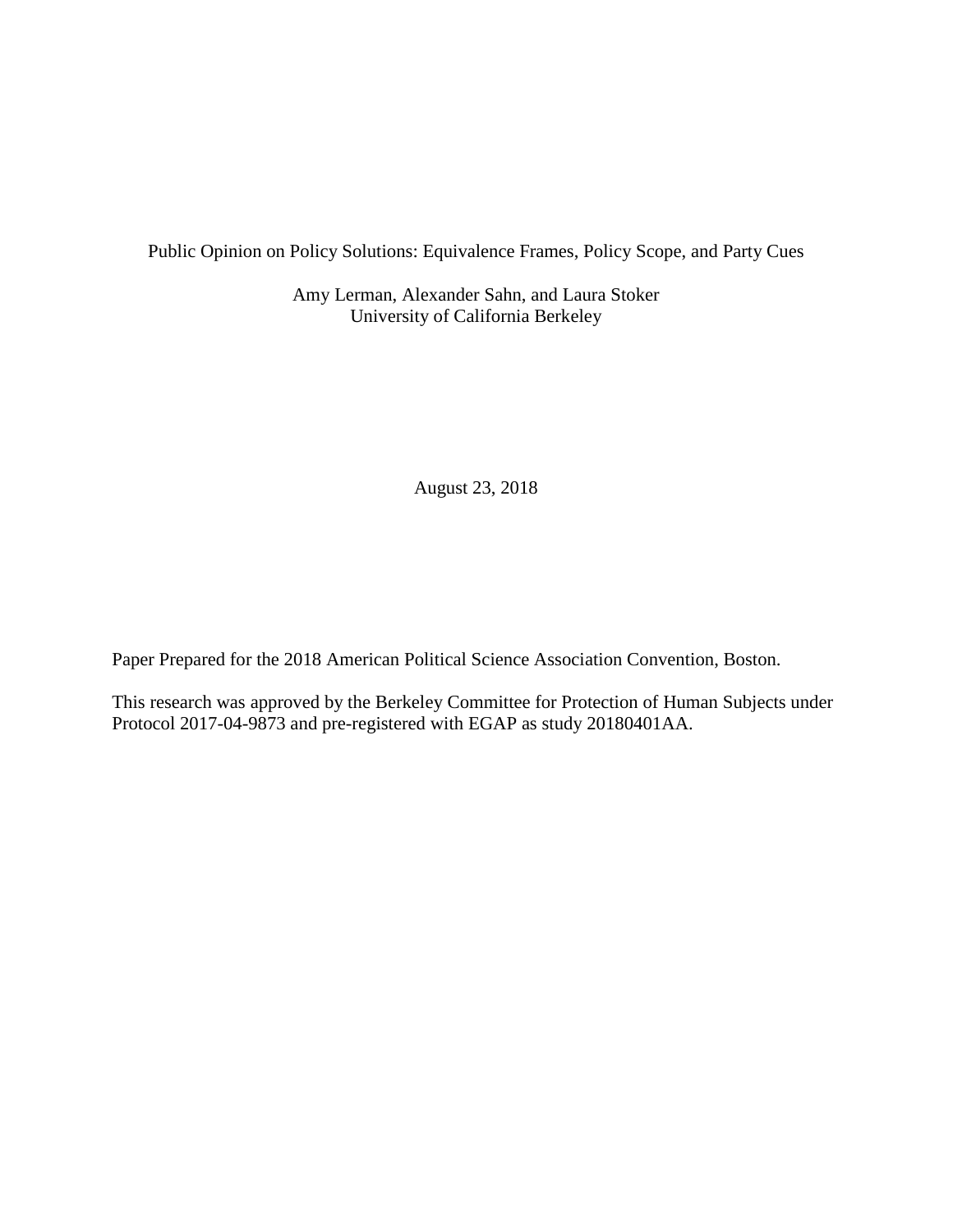# **Introduction**

The apparent irrationality of public attitudes has long been a central theme in studies of American public opinion. Do citizens hold "real" and meaningful attitudes towards public problems and policy solutions? Or are their attitudes susceptible to dramatic change depending on even subtle differences in how problems are framed and presented?

In this paper, we evaluate several hypothesized sources of irrationality in public opinion on problems facing the nation. The first holds that the public judges problems as being more serious when facts concerning their prevalence are framed in negative rather than in positive terms. Negatively framed portrayals focus on incidences of a bad outcome (e.g., percentage of children living in lead-contaminated housing), while positively framed portrayals focus the incidence of good outcomes (e.g., percentage of children living in housing that is uncontaminated by lead). A related conjecture is that the public will give more support to ameliorative policies described as reducing the incidence of negative outcomes than to policies described as increasing the incidence of positive outcomes. Both of these ideas concern what has come to be called equivalency framing (following Druckman 2001a), as the frames differ in their valence but depict the exact same facts or policy changes. Although social scientists have generated a large literature on equivalency framing, Druckman's 2001 (2001a, 239) portrayal of political science's contribution as "embryonic" remains largely true today. As discussed below, almost no studies have considered framing of this type when it comes to social problems or ameliorative policy measures.

The second idea holds that the public's view of problem-solving policies tends to be insensitive to the scope or ambition of the policy. Put starkly, the conjecture is that the public is equally supportive of any policy designed to combat the problem, whether a modest bandaid or an ambitious effort. This idea comes from the economics literature on contingent valuation or "willingness to pay" for public goods, which has repeatedly uncovered evidence of scope insensitivity. The amount people report being willing to pay for, say, limited environmental cleanup efforts is about the same as they are willing to pay for expansive ones. A further possibility is that the public is more scope sensitive when a policy is framed as reducing bad outcomes than it is when it is framed as increasing good outcomes (Quattrone and Tversky 1988). With rare exceptions (e.g., Donahue and Miller 2006), political scientists have not addressed the question of scope (in)sensitivity in public opinion, or the related question of how scope interacts with positive and negative framing.

The final issue concerns the impact of partisan cues on the public's views of problem-solving policies. Do citizens extend or withhold support for policy initiatives designed to solve serious problems depending on the partisan sponsor of the initiative? Does partisan cue-taking diminish when there is partisan agreement on the severity of a problem, or does it depend on how serious the problem is judged to be? Although a vibrant and ever-growing political science literature has studied partisan cue-taking, most of the work has studied cue-taking on "position" (or "proximity") issues such as welfare reform, where there is a partisan divide rooted in ideology, values, and/or interests. Our work extends this question to the problem-solving domain of valence politics, recognizing that here too partisan divisions can arise.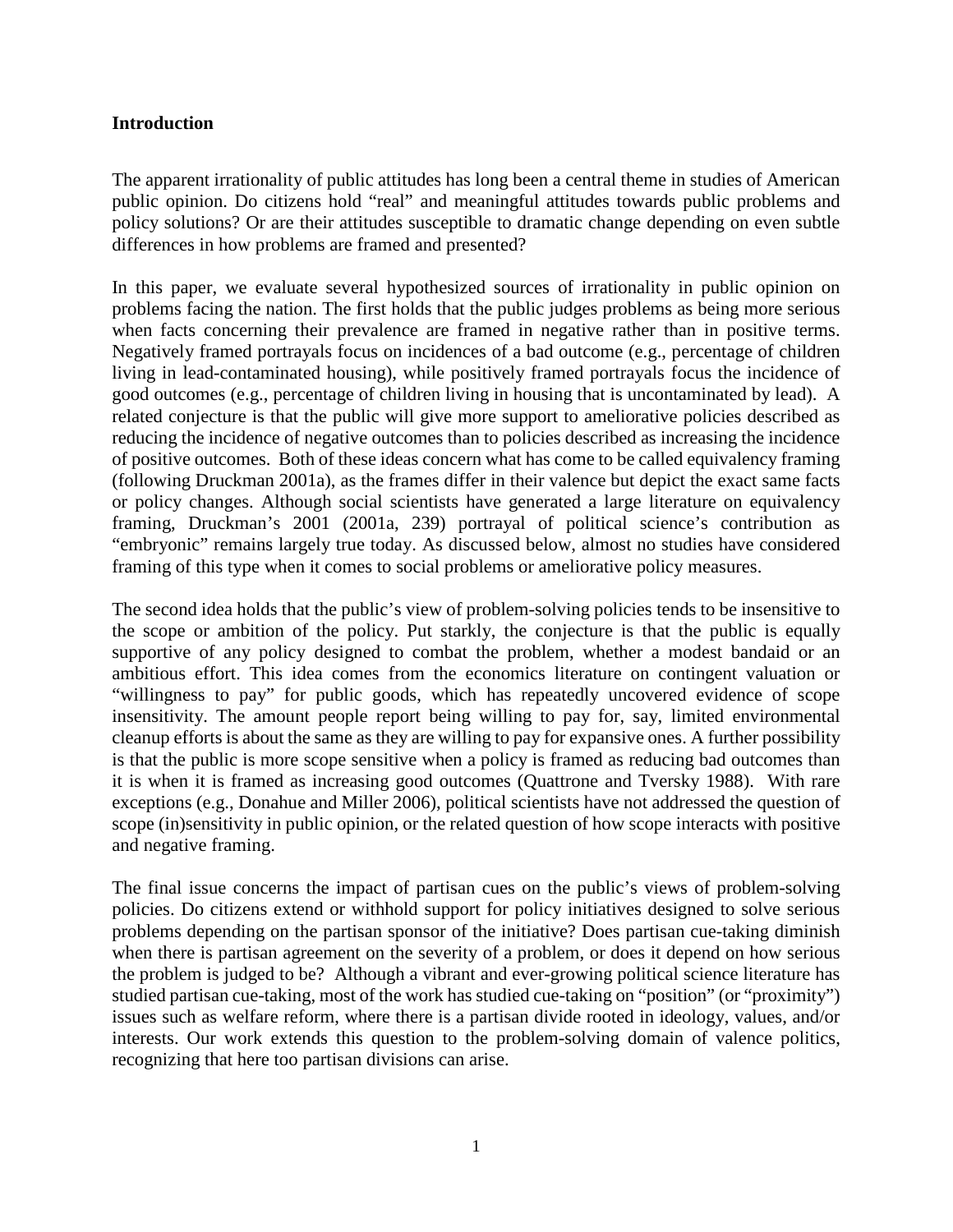A case can be made that all three of these phenomena—equivalency framing effects, scope insensitivity, and partisan-cue-taking—introduce irrational (though not inexplicable) elements into public opinion on problem-solving policy initiatives, though the case is strongest for equivalency framing and weakest for partisan cue-taking, as discussed below. This is important, because if these phenomena are prevalent, they may also have macro-political implications. For instance, if public concern about problems and support for policy solutions can more readily be drummed up by focusing on negative outcomes (of which there are too many) rather than on positive outcomes (of which there are too few), this would provide an incentive for politicians and interest groups to accentuate the negative over the positive. Likewise, if public support for problem-solving initiatives is insensitive to a policy's scope, politicians may be able to pursue bandaids instead of ambitious solutions without fear of losing electoral support. Finally, if partisans condition their support for problem-solving initiatives on the party (or parties) sponsoring the legislation, this too can shape electoral incentives and the prospects for making legislative gains.

In what follows, we present preliminary evidence from a pilot study of public opinion and irrationality. First, we assess effects on how citizens respond to different social problems. We follow this by assessing how citizens evaluate public policy solutions. Our experimental set-up allows us to examine three types of irrationalities across a variety of issues. While the evidence we present is preliminary, in that our study is necessarily just a first step in a much larger research agenda, our results suggest a need to better understand both the direct and interactive effects of framing effects, scope insensitivity, and partisan cue-taking.

# **Background**

l

# *Equivalency Framing*

Just as a partially filled glass of water can be described as either half full or half empty, equivalency frames portray one reality in two or more alternative ways. According to the invariance principle of rationality, describing (or "framing") an option in one or another logically equivalent way should not affect people's choices.<sup>[1](#page-2-0)</sup> Yet, decades of research has repeatedly uncovered such framing effects. A recent example comes from Pederson (2016), whose experiments portrayed the tax consequences of a new education initiative as either \$250 per month or \$3,000 per year. Though the tax consequences were the same under either frame, Pederson's survey respondents expressed showed more support for an initiative costing \$250/month than for one costing \$3,000/year (see also McDaniel 1988).

Unlike the Pederson study, most of the research on equivalency framing focuses on how any one piece of information can be portrayed to accentuate the positive or to accentuate the negative (called "valence framing" by Levin, Schneider, and Gaeth 1998). There are fourstrands of research in this tradition, two of which are relevant to our project—attribute framing and gain/loss framing.<sup>[2](#page-2-1)</sup>

<span id="page-2-0"></span><sup>&</sup>lt;sup>1</sup> As discussed by Tversky and Kahneman (1986, p. S253), the invariance principle states that "different" representations of the same choice problem should yield the same preference. That is, the preference between options should be independent of their description."

<span id="page-2-1"></span><sup>&</sup>lt;sup>2</sup> A third category, typically called "goal framing" or "message framing", considers the efficacy of persuasive messages promoting some action through arguments about the benefits of acting vs. the costs of not acting. One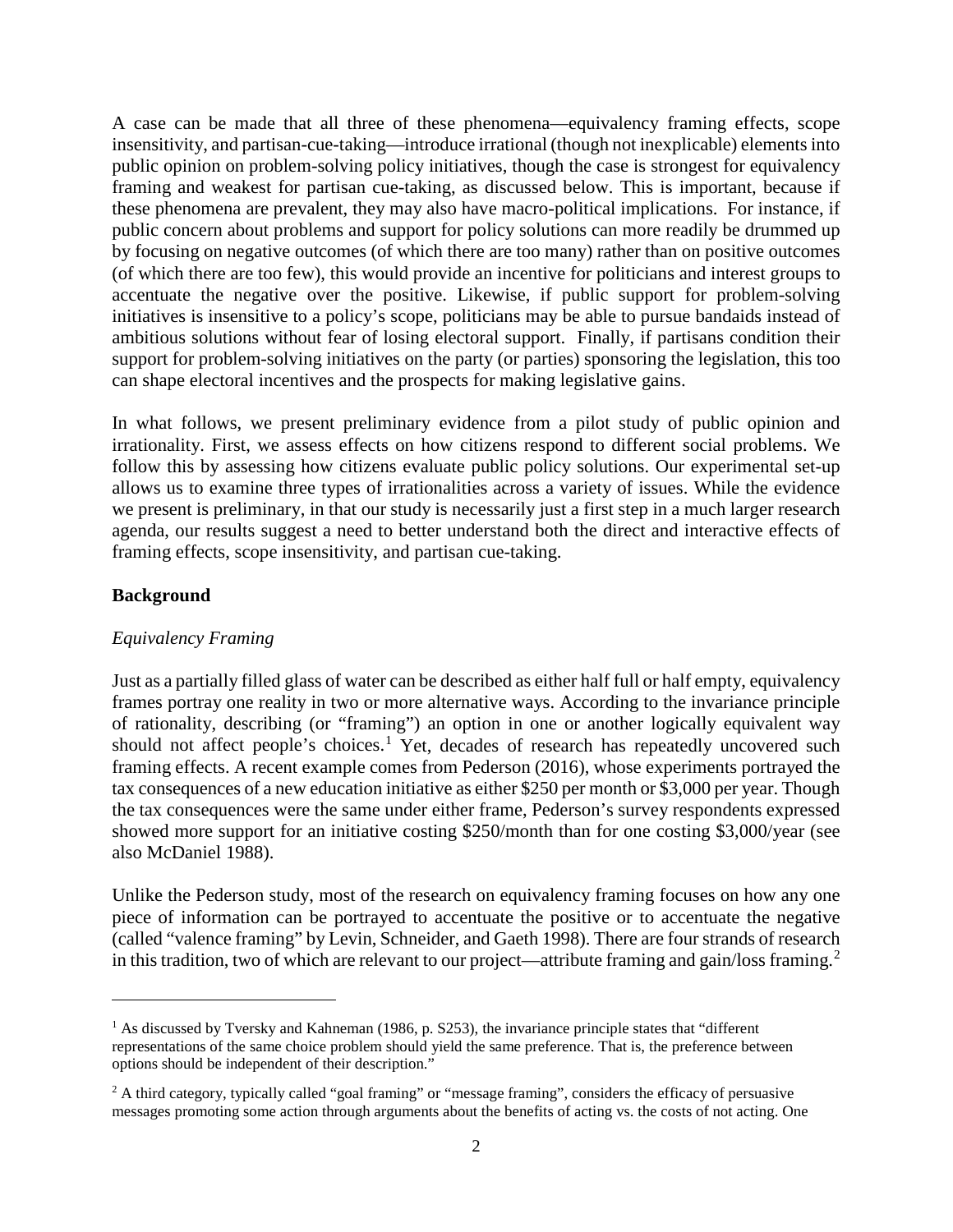## Attribute Framing

l

Research on attribute framing<sup>[3](#page-3-0)</sup> examines how positively or negatively framed information about the attribute(s) of an object influence judgments of and attitudes toward the object and in some cases actual choices. Much of this research focuses on consumer products, such as ground beef (Levin and Gaeth1988), jelly donuts, (Janiszewski, Silk, and Cooke 2003), and condoms (Linville, Fischer, and Fischoff 1993), or on medical treatments such as the human papillomavirus vaccine (HPV) (Bigman, Capella, and Hornik 2010) or diagnostic tests for cancer (Howard and Salkeld 2009). In each case, alternative frames describe an attribute in either positive or negative but otherwise logically equivalent terms, as in the lean vs. fat makeup of ground beef, the success vs. failure rate of condoms, or the effectiveness vs. ineffectiveness of the HPV.

Other research presents positively vs. negatively framed information on the performance of groups or institutions such as contractors, work teams, hospitals, and schools. Kuvaas, Bård, and Marcus Selart (2004), for example, studied business decisions about funding allocations to teams, framing performance in terms of the team's past success (e.g., 7 out of their last ten projects) or failure (3 out of their last 10 projects). Olson (2015a, 2015b) studied evaluations of hospitals and schools, framing performance in terms of the percentage of patients satisfied vs. dissatisfied with their treatment (hospitals) and in terms of the percentage of schoolchildren who passed vs. failed their exams (schools). Still other work considers the framing of allocation principles that stipulate who is vs. is not deserving of medical services (Gamliel and Peel 2010) or the positivity vs. negativity of the labels for groups, e.g., "illegal" vs. "undocumented" vs. "unauthorized" immigrants (Merolla, Ramakrishnan, and Haynes 2013).

Theoretically, most analysts studying attribute framing argue that different thoughts and feelings will be aroused depending on the valence of the frame, becoming more positive when an attribute is framed positively and more negative when an attribute is framed negatively. This will lead to evaluations that are biased in the direction of the frame. As Janiszewski, Silk and Cooke (2003, 311) put it:

Positive attribute frames evoke favorable associations in memory and encourage the recruitment of positive information, whereas negative attribute frames evoke unfavorable associations in memory and encourage the recruitment of negative information. If one assumes that all recruited information is integrated into an evaluation, judgments become more positive or negative depending on the framing of the attribute information.

complication here is that "benefit" arguments can be either about good things that flow from the action or bad things that are stymied; similarly, "cost" arguments can be about bad things that flow from inaction or good things that are stymied. For reviews, see Levin, Schneider, and Gaeth (1998), O'Keefe and Jensen (2006). A fourth category focuses on the consequences of making a choice between two options and being invited to express a preference for vs. against one of them (Bizer and Petty 2005, Bizer, Larson, and Petty 2011, Hobolt 2009, Shafir 1993). Brugman and Burgers (2018) coded 372 social science experiments on framing from 284 studies published since 2000, finding that only 8.1% involved equivalency framing, with the highest rate found in psychology (17%). See Chong and Druckman (2007) and Druckman (2001, 2011) for a broader discussion of framing, especially as it relates to political science.

<span id="page-3-0"></span><sup>&</sup>lt;sup>3</sup> The attribute framing label comes from Levin, Schneider, and Gaeth (1998).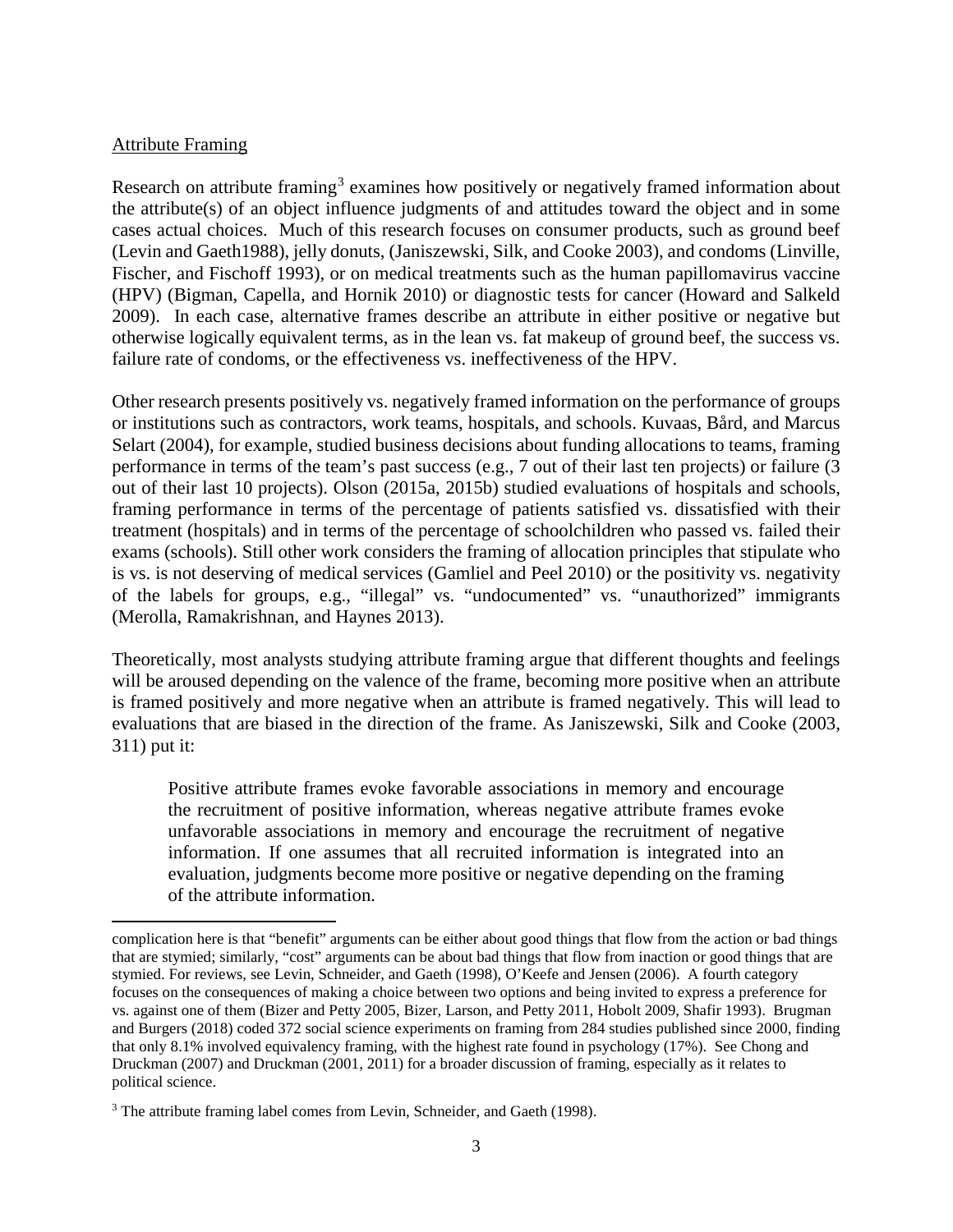The logic is akin to that for the affect heuristic (Slovic et al. 2002) and mood effects. Being in a positive (negative) mood can lead toward attitudes that are biased in a positive (negative) direction, in part by direct affect transfer and in part by influencing the thoughts that come to mind (Erison, Lodge and Taber 201[4](#page-4-0), Winkielman, Zajonc and Schwartz 1997).<sup>4</sup>

Experimental research routinely finds evaluative differences that are consistent with these expectations. Most studies simply compare the views of people exposed to either positively or negatively framed attribute information, finding more negative evaluations among the latter. Studies adding a control group—either no information or both positively and negatively framed information—have shown that evaluations are biased away from those in the control group in accordance with the valence of the frame (e.g., Olsen 2015b). Although the typical study involves generic or hypothetical objects (condom brand X, school A), framing effects have also been found with real objects that are more meaningful to people, such as HPV or ground beef that people have actually tasted (Levin and Gaeth 1988). [5](#page-4-1) Related, Olsen (2015b) experimented with adding additional information about a hypothetical hospital in addition to the negatively or positively framed information about patient satisfaction—specifically, information about media coverage (alternatively positive or negative) and neighbor opinion (ditto). Evaluations of the hospital were still 7 points lower (on a 100-point scale) among those told that 50% of patients were dissatisfied than among those told that 50% of patients were satisfied, and 16 points lower among those told that 10% of patients were dissatisfied than among those told that 90% were satisfied.

To our knowledge, only one study has addressed the framing of information about problems facing the nation (Ash and Schmierbach 2013). Ash and Schmierbach exposed a small sample of undergraduates (n=113) to mock news stories containing information on race-based differences in NCAA student athlete graduation rates. In the positive condition, the percentage of black and white athletes graduating was reported ("Black athletes in all sports graduated at a 59% rate, White athletes at an 82% rate") while in the negative condition the percentage not graduating was reported ("Black athletes in all sports fell short of graduating at a 41% rate, White athletes at an 18% rate"); the study also varied the order in which black or white rates were presented. Respondents in the negatively framed condition were significantly more likely than those in the positively framed condition to judge racial disparities in graduation rates as serious and to attribute those disparities to structural causes. They did not, however, differ, in their opinions on policy remedies.

Our research expands the focus on problems facing the nation initiated by Ash and Schmierbach (2013). As described in more detail later, we examine public concern over 16 problems, each of which is described with either a positive or a negative frame.

l

<span id="page-4-0"></span><sup>&</sup>lt;sup>4</sup> Typically, researchers studying attribute framing connect the phenomenon to Tversky and Kahneman's (1981, 1986) notion of loss aversion and to negativity biases more generally (Rozin and Royzman 2011, Soroka 2014).

<span id="page-4-1"></span><sup>&</sup>lt;sup>5</sup> Levin and Gaeth (1998) did find that the framing effect was smaller among those tasting ground beef, especially among those who learned about the framed fat content after they tasted it. Janiszewski, Silk and Cooke (2003) review other work suggesting that attribute framing effects are limited regarding objects that people have strong attitudes about or personal experience with. Their own study argues that attribute framing effects also depend on how frame information compares to expectations, which is akin to Lau's (1985) figure-ground explanation for negativity biases in performance evaluations.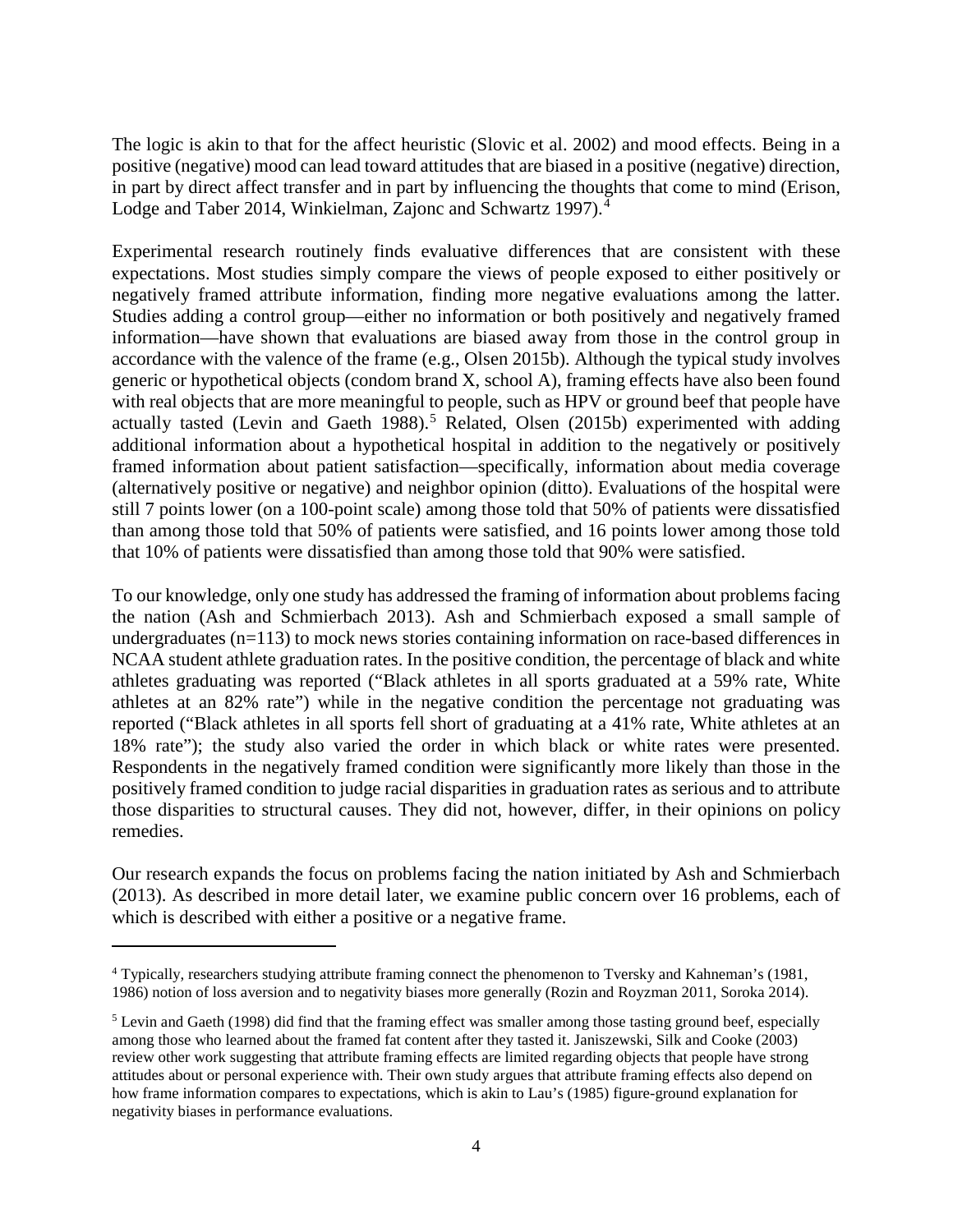#### Gain/Loss Framing

 $\overline{a}$ 

Research on gain/loss framing was inspired by Amos Tversky and Daniel Kahneman's prospect theory of decision-making (Kahneman and Tversky 1979, Tversky and Kahneman 1981, 1986, 1991, Quattrone and Tversky 1988; see Kahneman 2003a for discussion of the evolution of this work). Prospect theory holds that (1) people's choices depend on whether they result in welfare gains or losses, i. e. in changes to welfare relative to a reference point; (2) people are loss averse, which is to say that the disutility they receive from a given loss exceeds the utility they receive from an equivalent gain; and that (3) people are more sensitive to varying degrees of loss than they are to varying degrees of gain. These propositions result in a value/utility function such as that illustrated in Figure 1, which is convex in the domain of losses (below zero) but concave in the domain of gains, and where the disutility of any one loss exceeds the utility of the comparable gain. Initially developed to explain decision-making when at least one of the options was a risky prospect (Tversky and Kahneman 1979), the theory was later extended to decision making over non-risky options (Tversky and Kahneman 1991).<sup>[6](#page-5-0)</sup>





Much of the voluminous literature spurred by prospect theory has nothing to do with equivalency framing. Indeed, Barberis' (2013) review of "Thirty Years of Prospect Theory in Economics" says nothing at all about framing. Instead, the focus has been on often-puzzling aspects of the behavior of economic actors that prospect theory can explain (see also Camerer 2004, Kahneman 2003b). These include status quo bias (Samuelson and Zeckhauser 1988, Rabin and Thaler 2001), where people are loathe to take a gamble that offers them an equal chance of winning or losing the same

<span id="page-5-0"></span><sup>&</sup>lt;sup>6</sup> The risky variant of prospect theory also holds that people do not use objective probabilities when weighing risky outcomes, but rather use decision weights that overweigh low probability outcomes. See Barbaris (2013) for an overview and a discussion of applications that draw on this feature of prospect theory.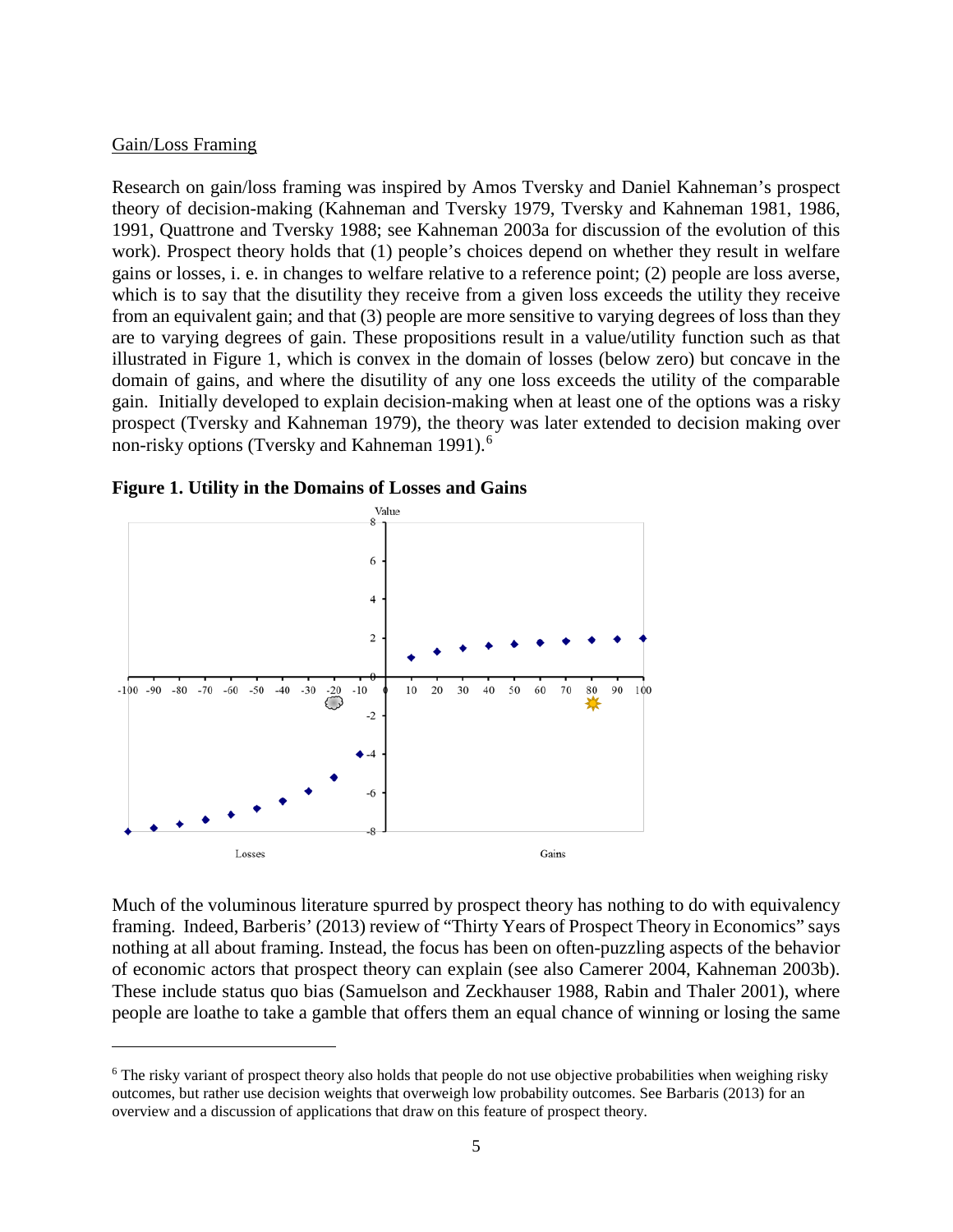amount and even reject gambles with positive expectation, preferring to stick with the status quo. Another is the endowment effect (Thaler 1980, Kahneman, Knetsch, and Thaler 1990), where people place much more value on things once they own them than they do before they acquire them. Loss aversion has been repeatedly demonstrated in different contexts (Kahneman, Knetsch and Thaler 1991, Novemsky and Kahneman 2005), as in List's (2004) study showing that workers' productivity increased more if they were promised penalties for failing to meet production targets than if they were promised bonuses for exceeding them, or in demonstrations that people respond more to price increases than to price decreases (Kalyanaram and Winer 1995). Prospect theory's expectation that people will be risk-averse in the domain of gains and risk-seeking in the domain of losses<sup>[7](#page-6-0)</sup> has been used to explain many phenomena, such as why gamblers engage in more risky behavior when they are losing than when they are winning (Thaler and Johnson 1990) and why underperforming firms take more risks than overperforming firms (Fiegenbaum and Thomas 1988). Levy (2003) provides an excellent overview of how these ideas have found application within political science.

Furthermore, many of Tversky and Kahneman's own framing experiments were not about equivalency framing. Rather, they attempted to manipulate reference points in order to mimic varying (or potentially varying) real-world situations and demonstrate the contrasting reactions to gains vs. losses.[8](#page-6-1) For example, Kahneman, Knetsch and Thaler (1986, problem 5) describe a scenario in which there is a shortage of a popular automobile in the market. In one condition, a car dealer who had been selling the model at list price raised the price by \$200. In another condition, a car dealer who had been selling the model at a \$200 discount raised the price by \$200. Condemnation of the dealer's price increase was twice as high for the first dealer compared to the second. Another example comes from McCaffery, Kahneman and Spitzer (1995), who consider the practices used to instruct juries about injury awards. In one condition, they asked mock jurors to base their award on the amount of money they would require in order to have the injury happen to them. In the other condition, they asked jurors to assume they were already injured and to base their award on the amount of money they would require to be "made whole." Awards in the former condition were larger by a factor of three.

With equivalency framing, the emphasis is not on actual gains vs. losses, but rather on how any one transition can be portrayed either as producing a gain (more of a good) or as diminishing a loss (less of a bad), or vice versa. The equivalency framing experiments of Tversky and Kahneman and subsequent scholars fall into three categories. Experiments in the first and by far most populous category evaluate whether people act in a more risk-seeking fashion when risky policies are lossframed rather than gain-framed. These experiments typically ask people to choose between two options. The two options have the same expected value, but while the first promises a certain outcome the second involves a risky choice. Importantly, the two options are logically equivalent across the framing conditions, but in one case are portrayed as yielding a gain and in the other as

 $\overline{\phantom{a}}$ 

<span id="page-6-0"></span><sup>7</sup> This follows from the fact that the utility curve is concave in the domain of gains and convex in the domain of losses. At any one reference point in the domain of gains (right hand side of Figure 1), an even gamble will have lower expected utility than doing nothing, while at any one reference point in the domain of losses (left hand side of Figure 1), an even gamble will have higher expected utility than doing nothing.

<span id="page-6-1"></span><sup>8</sup> Tversky and Kahneman (1981, 453) define a decision frame as "the decision-maker's conception of the acts, outcomes, and contingencies associated with a particular choice."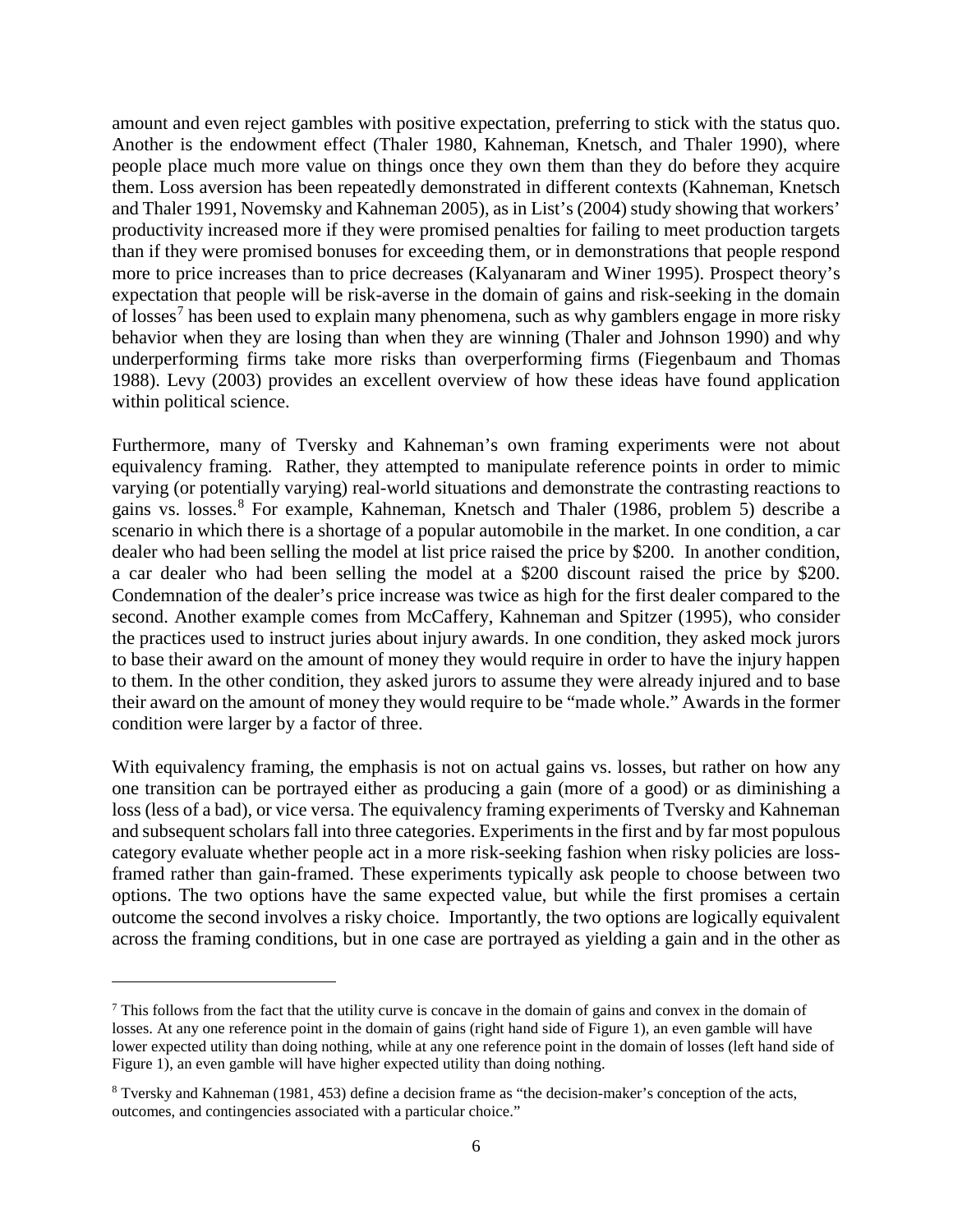reducing a loss. <sup>[9](#page-7-0)</sup> Our experiments do not as yet introduce a risky choice option, so we will say nothing more about this set here. See Druckman (2004), Kühberger (1998), and Kühberger, Schulte-Mecklenbeck, Perner (1999) for an overview of the work on risky choice framing experiments.

Experiments in the second category evaluate whether people exhibit loss aversion when a nonrisky choice is loss-framed rather than gain-framed—i.e., whether support for a policy depicted as reducing losses exceeds that for an equivalent policy depicted as achieving gains. Experiments in this category are remarkable sparse in Tversky and Kahneman's own writings and to our knowledge almost non-existent elsewhere. Quattrone and Tversky (1988) provide two examples, both of which involve the Equal Rights Amendment (ERA), use similar experimental variations, and yield similar results. In one of the experiments, subjects (Stanford undergraduates) were told either that supporters thought the ERA would "help eliminate discrimination of women" or would "improve the rights of women" in job opportunities, salary, and social security benefits. As anticipated, support for the ERA was higher when it was framed as reducing discrimination than when it was framed as improving rights.<sup>[10](#page-7-1)</sup>

Experiments in the third category also concern non-risky choice, but here the goal is to demonstrate that people see more similarity among gain-framed policy alternatives than among loss-framed policy alternatives, as would be expected on the basis of the steepness of the utility curves in each domain. Again, experiments in this category are sparse in Tversky and Kahneman's writing and

*Gain Frame*

l

If Program A is adopted, 200 people will be saved.

If Program B is adopted, there is 1/3 probability that 600 people will be saved, and 2/3 probability that no people will be saved.

Which of the two programs would you favor?

*Loss Frame*

If Program C is adopted 400 people will die.

If Program D is adopted there is 1/3 probability that nobody will die, and 2/3 probability that 600 people will die.

Which of the two programs would you favor?

<span id="page-7-0"></span><sup>9</sup> The Asian Disease Experiment is the most famous and most replicated experiment within this set:

Imagine that the U.S. is preparing for the outbreak of an unusual Asian disease, which is expected to kill 600 people. Two alternative programs to combat the disease have been proposed. Assume that the exact scientific estimates of the consequences of the programs are as follows:

Option A and C are equivalent, though A represents a gain (from 0 to 200 saved) while C represents a reduction in loss (from 600 to 400 die). Options B and D are likewise equivalent, but with risky options framed as gains or as losses. Tversky and Kahneman (1986) report that 72% of subjects in the gain-framed condition opted for the risk averse option A, while 78% in the loss-framed condition opted for the risk seeking option D.

<span id="page-7-1"></span> $10$  Another example comes from Bateman et al. (2005), who studied responses to policies managing acidity in mountain lakes. One scenario portrayed the objective as avoiding degradation in water quality while a second scenario portrayed it as improving water quality.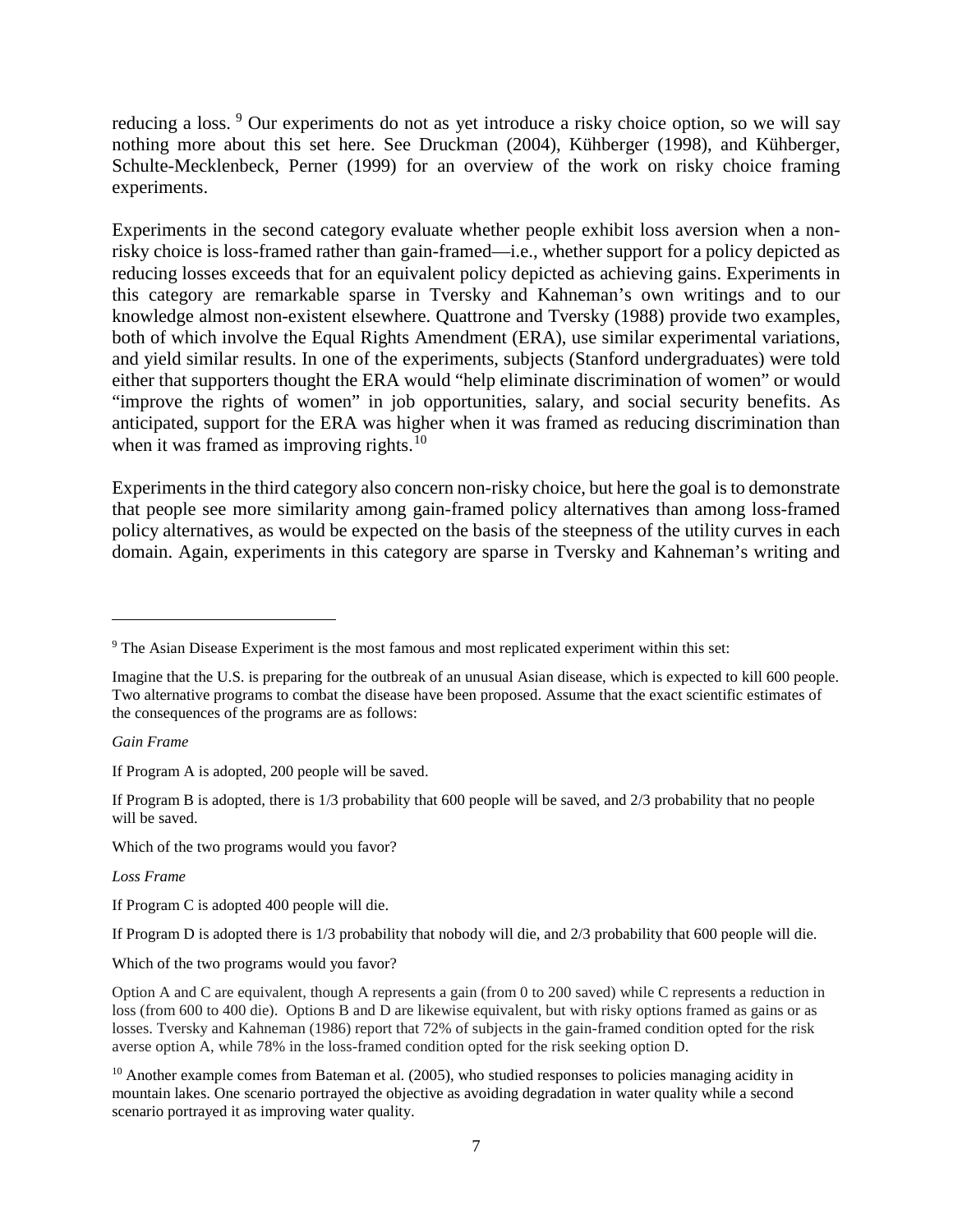have received very little follow-up by other researchers.<sup>[11](#page-8-0)</sup> Quattrone and Tversky (1988) provide one example. The gain-framed condition describes workforce participation in terms of employment rates (policy J at 90%, policy K at 95%) while the loss-framed condition uses unemployment rates (policy J at 10%, policy K at 5%). A tradeoff with inflation is present in each case, where J carries an inflation rate of 12 and K a rate of 17. As expected, Quattrone and Tversky find a more equal distribution of preferences in the gain-framed condition (54% J, 46% K) than in the loss-framed condition (36% J, 64% K). Quattrone and Tversky go on to propose the "ratio difference principle", which holds that people use ratio comparisons as a heuristic for how similar or different the policies are—here, how different they are in terms of utility.<sup>[12](#page-8-1)</sup>

Our experiments investigate the consequences of gain vs. loss equivalency framing in the context of non-risky choice, inspired by prospect theory and the experiments just reviewed. Our framework, described more completely below, begins by establishing a problem status quo, framed either positively (e.g., 80% graduate from high school) or negatively (20% drop out from high school); in Figure 1, these alternatives are marked by sun and cloud symbols, respectively. We then ask for opinions on a policy designed to ameliorate the problem, which is gain-framed in one condition (i.e., increasing the prevalence of the good outcome) and loss-framed in the other (i.e., decreasing the prevalence of the bad outcome). We replicate this across three problem/policy areas (marine debris, hospital deserts, and vaccination rates). We also build in experimental variations in the anticipated scope of the policy, allowing us the evaluate Quattrone and Tversky's (1986) ideas about the ratio difference principle and the general issue of scope insensitivity, which we take up next.

## *Scope Insensitivity*

 $\overline{\phantom{a}}$ 

What value does the public put on cleaning up oil spills or preserving endangered species? On reducing traffic congestion or eliminating potholes? Economists and other social scientists have answered questions like these, about the valuation of public goods, using a variety of methods (Schläpfer 2017). Common are those that use surveys or interviews to inquire directly about how much people would be willing to pay (WTP) for a given good. One preoccupation within this literature—and the topic of interest to us—is whether or when judgments of value are sensitive to the scope of the public good to be provided. Research on the topic is extensive, contentious, and in many respects inconclusive (for reviews, see Banzhof 2017, Carson 1997, 2010, Desvousges, Mathews, and Train 2012, Diamond and Hausman 1994, Frederick and Fischoff 1998, Hanneman 1994, Veisten et al. 2004, Whitehead 2016).

<span id="page-8-0"></span> $11$  Druckman (2004) replicates this experiment but does not report the results. The paper instead combines results from this and replications of several other experiments from the Tversky and Kahneman research stream in analyzing potential moderators of framing effects.

<span id="page-8-1"></span><sup>&</sup>lt;sup>12</sup> Thus, people see starker differences between the loss-framed alternatives than between the gain-framed alternatives because the ratio of unemployment rates (10 vs. 5) is much larger than that for employment rates (95 vs 90). A second experiment that Quattrone and Tversky use to demonstrate the ratio difference principle is an attribute framing experiment similar to the Ash and Schmierbach (2013) study described earlier. It frames crime rates within two hypothetical populations (Alphans and Betans) as either the percentage without a criminal record (A at 3.7%, B at 1.2%,) or the percentage with a criminal record (A at 96.3%, B at 98.8%).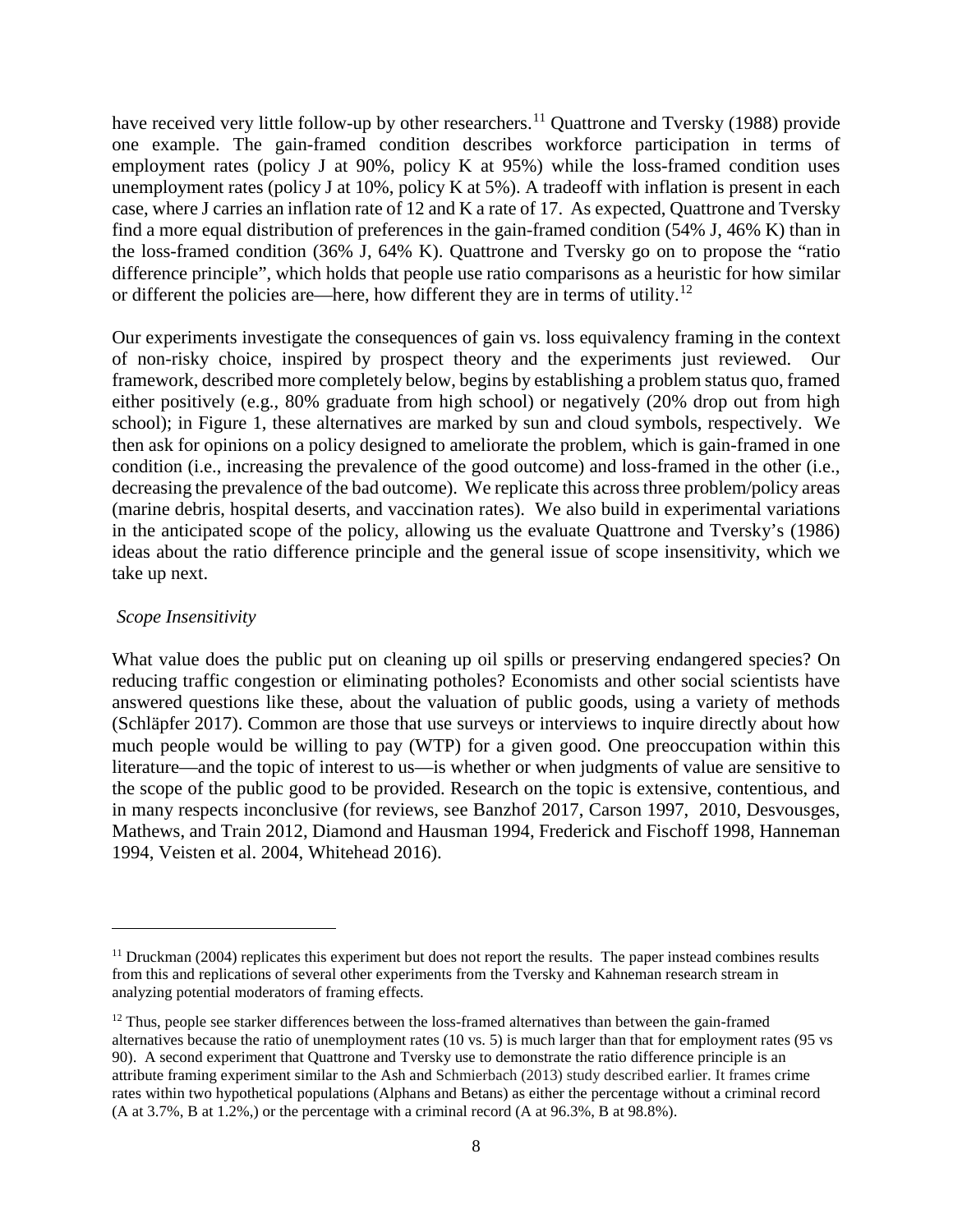Following rational choice principles, the valuation of public goods should increase with their scope or quantity, albeit in a diminishing fashion, unless all of the quantities being evaluated differ trivially (Bateman et al. 2005) or are beyond the "satiation point" where the utility function flattens out (Rollins and Lyke 1998).<sup>[13](#page-9-0)</sup> Yet, a plethora of studies has found insensitivity to scope. Early and oft-cited examples come from Desvousges et al.  $(2010[1992])$ .<sup>[14](#page-9-1)</sup> One experiment asked about willingness to pay for an initiative to protect waterfowl from oil spills, experimentally varying whether the initiative would protect 2 thousand, 20 thousand or 200 thousand birds. The median WTP was identical across the conditions (\$25) and the means were statistically indistinguishable (\$80, \$78, \$88). A second asked about an initiative to limit the environmental effects from oil spills. One condition portrayed the initiative as 90% effective for oil spills under 50k gallons, while a second condition portrayed it as both 90% effective for oil spills under 50k gallons and 75% effective for oil spills over 50k gallons. The average WTP was actually higher for the smaller scope condition though the medians were the same. Other examples come from research using the "add-on" method, which show that WTP for, say, the preservation of two wilderness areas or the protection of two endangered species is about the same as the WTP for either one of the two.

Some psychologists engaging this literature find scope insensitivity to be expected, with Kahneman Ritov, and Schkade (1999, 217) going so far as to depict it as "the inevitable result of general rules that govern human judgment." People simplify, focus on the public good, itself, and neglect information about quantity unless it is explicitly brought to their attention (see also Baron and Greene 1997, Kahneman et al. 1993). Not surprisingly, people tend to manifest more scope sensitivity in within-subjects experiments, where each respondent sees all of the policy alternatives, especially if those alternatives are displayed all at once rather than sequentially (Bateman et al. 2004). People also display more scope sensitivity in incentivized experiments, where they know that they may have to act on their expressions of willingness to pay (Voelckner 2006), or if they have been primed to think in a calculating fashion by math-related tasks prior to offering WTP judgments (Hsee and Rottenstreich 2004, Hasford, Farmer and Waites 2015).

Others argue that scope insensitivity may only or especially be evident when the public good arouses strong emotions (Hsee and Rottenstreich 2004) or engages core values (Baron and Spranca 1997). For example, one of Hsee and Rottenstreich's (2004) experiments inquired about willingness to donate to an effort to save endangered pandas. The between-subjects design varied the number of pandas to be saved (either 1 or 4) and whether or not the request was accompanied by a photo of the cute and cuddly panda(s). Without the photo, subjects demonstrated scope sensitivity (mean WTP of 12 vs 22), whereas with the photo subjects did not (mean WTP of 19 vs. 20).

 $\overline{\phantom{a}}$ 

<span id="page-9-0"></span> $<sup>13</sup>$  This simplifies, since limited scope sensitivity could also reflect income or substitution effects, as the literature</sup> cited above discusses. Carson (2010, 35) adds another idea about why limited scope sensitivity in WTP judgments may be rational: "the likelihood of the government delivering on very large projects can be perceived to be much lower than that for smaller projects, in which case values placed on two goods may be entangled with beliefs about how well government functions."

<span id="page-9-1"></span> $<sup>14</sup>$  This research has also been subject to a variety of critiques. The second (2010) edition includes a new forward</sup> that reviews and responds to some of the criticisms. Plenty of other studies have found scope sensitivity, though it is often not clear whether the extent of scope sensitivity meets the expectations of rational choice (Desvouges, Mathews, and Train 2012).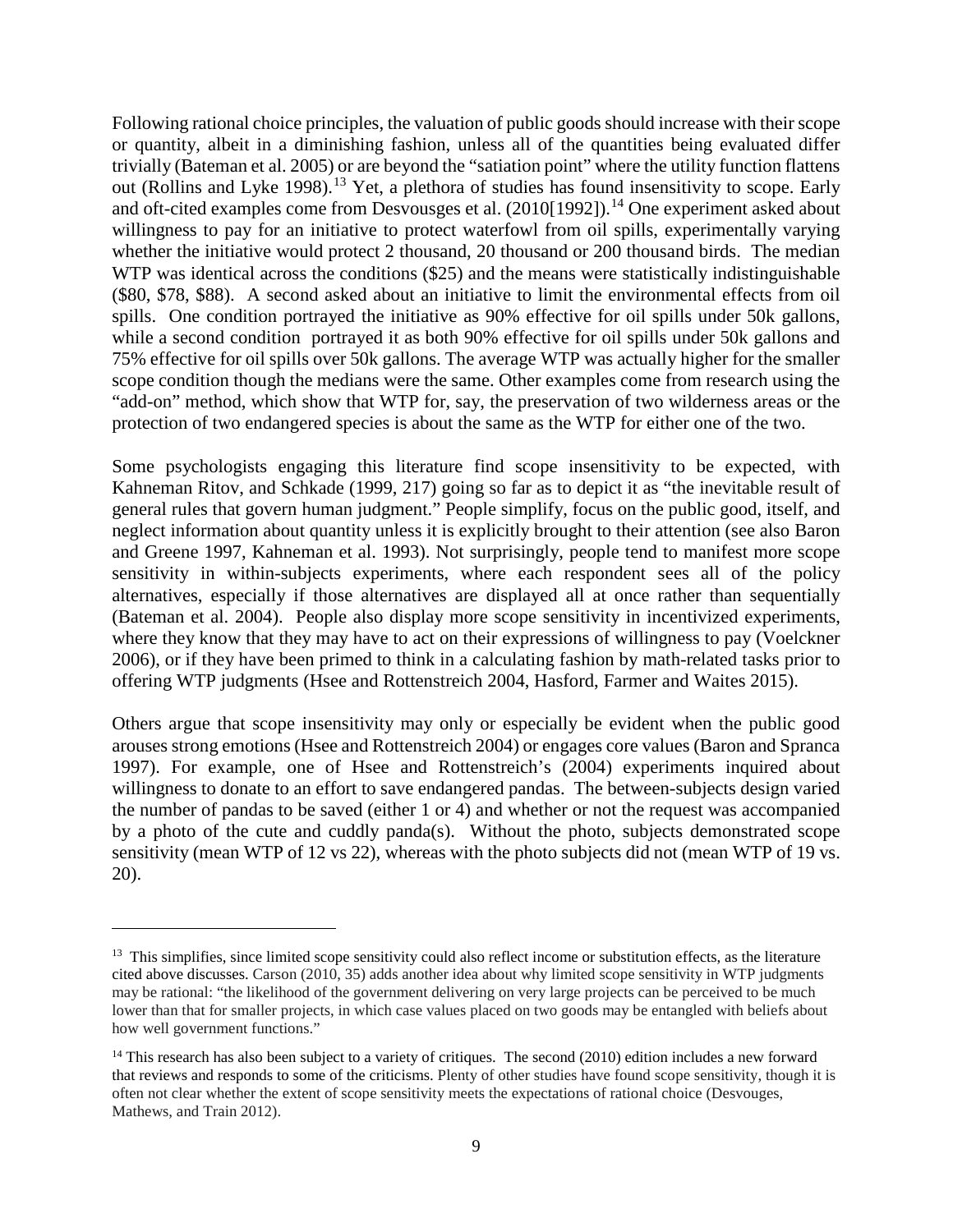Our study engages the question of scope sensitivity in the public's views of problem-solving policies. As we explain in more detail below, the experimental design includes conditions that vary the scope of the policy initiative while holding cost constant. When gain-framed, the policy is portrayed as resulting in small, medium, or large increases in good outcomes relative to the status quo, and when loss-framed it is portrayed as resulting in equivalent decreases in bad outcomes. There are definite limits to what can be learned from our present design. However, it will yield baseline findings on scope sensitivity within this domain and on the question of whether sensitivity varies by frame.

# *Party Cue-Taking*

l

A large literature in political psychology addresses the role that party policy cues—the sponsorship of a policy by the Democratic or Republican party or candidates associated with them—play in voter support.<sup>[15](#page-10-0)</sup> Although the potential power of party cues is widely accepted, scholars continue to argue about the mechanism by which these cues work, their importance relative to other influences on voter opinions, and their normative implications.

Party identification shapes many facets of American political life, including support for individual policies and broad ideology in addition to candidate choice (Campbell et. al 1960; Green, Palmquist and Schickler 2002). Partisan cue-taking is one method by which partisan affiliation affects support for policies, acting as a shortcut for voters to develop positions. Information about in-party sponsorship or endorsement leads voters to infer that the policy has value, just as outparty sponsorship conveys the opposite, leading some voters to adopt in-party positions when they become aware of them (Cohen 2003, Lenz 2012; Butler and Broockman 2015). Highly informed voters are most likely to be exposed to party cues (Zaller 1992), though uninformed voters are most reliant on them once exposed (Kam 2005).

Experimental evidence shows a wide range of effects of party cues. For example, Cohen (2003) study of welfare policy views found that opinions were overwhelmingly influenced by party cues, while Bullock's (2011) study on a related issue found that voters responded equally to party cues and policy information. Current research suggests that cue-taking effects depend on the amount of policy information to which voters are exposed, the strength of the arguments made for or against a policy, and level of partisan polarization (see Bullock 2011, Druckman et. al 2013). Moreover, cues that contradict the party brand may have limited impact (Arcenaux 2008).

Party cue-taking may allow voters to reach rational judgments, i.e. judgments that are similar or even identical to the judgments they would have made if fully informed. Research shows that even when voters do have some policy information, they use party cues to make inferences about unknown policy details, assuming that a policy sponsored by co-partisans will have features that are more in accord with what they value (Cohen 2003), and that their reliance on cue-taking diminishes with the extent of policy information to which they are exposed (Bullock 2011). On the other hand, preferences based on party cues may well be inconsistent with preferences based on full-information, since not all voters will be in lock step with co-partisan elites on matters of

<span id="page-10-0"></span><sup>&</sup>lt;sup>15</sup> To simplify, we use "party cue" in what follows, though of course party-cue taking has broader applications (e.g., in candidate evaluation).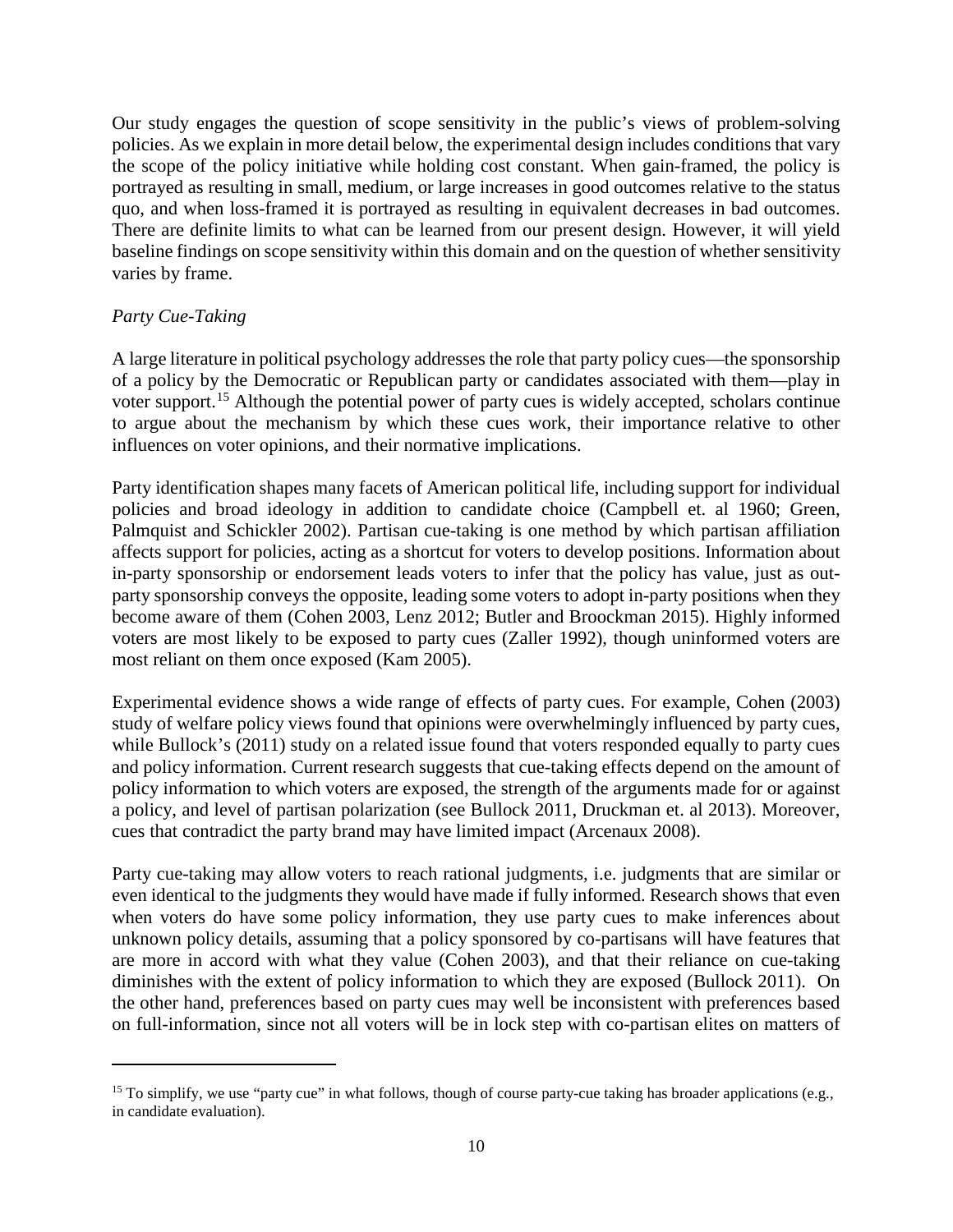policy. Even worse, party cues may prompt blind following (Lenz 2012) and biased informationprocessing and reasoning (Bolson, Druckman, and Cook 2011, Petersen et al. 2013).

What is unknown is whether party cue-taking will also lead voters to extend or withhold support for policies aiming to ameliorate problems such as poverty, income inequality, failing infrastructure, pollution, gun violence, or the opioid epidemic. Existing studies of party cue-taking have almost exclusively focused on ideological (position, proximity) issues rather than valence issues. These including welfare (Cohen 2003) health care (Bullock 2011), foreign policy (Berinsky 2009), environmental regulations, and abortion restrictions (Arcenaux 2008). Malhotra and Kuo (2008) examine the effect of partisan cues on evaluations of the handling of Hurricane Katrina, but their focus is on retrospective evaluation of performance, not support for policy. Most ideological issues have a strong association with parties, lowering the ceiling for cueing effects (Levendusky 2010).

Our research extend the literature on party cue-taking to valence issues, where party cues are associated with policies designed to solve widely-acknowledged problems facing the nation. Because we nevertheless expect partisanship to color judgments of problem severity as well as support for remedial government action, we chose issues where we expected more concern from the Democrats (increasing vaccination rates), more concern from Republicans (increasing access to hospitals in rural America, "hospital deserts") and equal concern from both groups (reducing marine debris).<sup>[16](#page-11-0)</sup> We plan to extend the issue focus in future work.

# **Hypotheses**

l

As described above, our research considers the extent to which public opinion on social problems and remedial policies are influenced by equivalency framing, policy scope, and party cues. The research design allows for an investigation of how these interact. However, our pilot study is underpowered for studying these interactions. Hence, we focus on only one interaction in what follows, namely, the extent to which scope sensitivity is greater for loss-framed than for gainframed policies (H3 below).

Building on the existing literature on these topics, our hypotheses are as follows.

- 1. Equivalency Framing of Problems—Negative (vs positive) framing of a problem will prompt more concern about the problem.
- 2. Equivalency Framing of Policies—Loss (vs. gain) framing of a policy solution will prompt more support for the policy.
- 3. Scope Sensitivity—Scope sensitivity will be less evident on gain-framed policies than on

<span id="page-11-0"></span> $16$  In our study, described below, the three issues were rated for seriousness on a 1 (not at all serious) to 7 (extremely serious) point scale. Responses averaged 5.3, 5.6, and 5.5, for vaccinations, hospital deserts, and marine debris respectively. Democrats rated each one as more serious than did Republicans, but the party gap was largest on vaccinations (5.7 vs. 4.9), followed by marine debris (5.6 vs. 5.1) and then hospital deserts (5.7 vs. 5.3).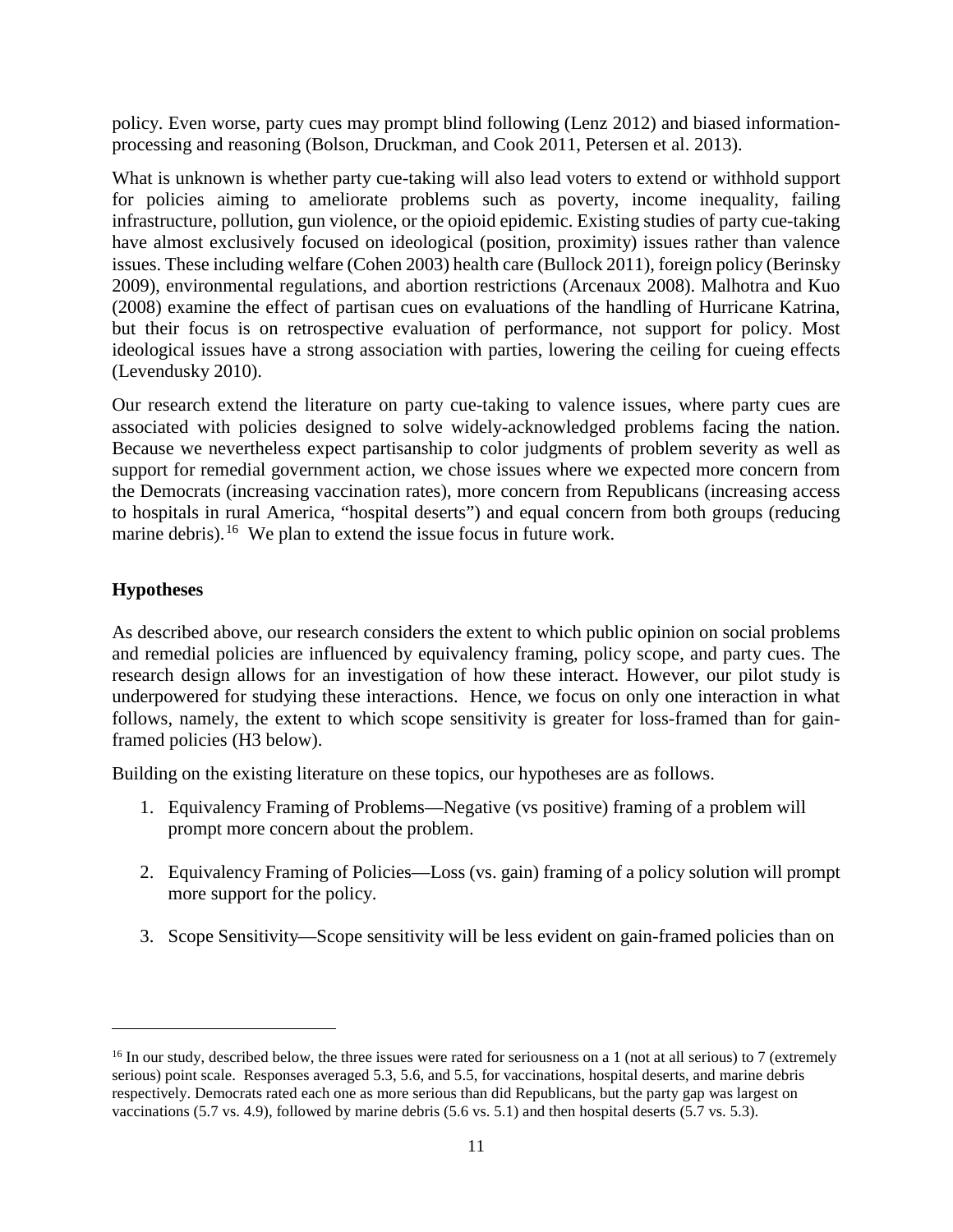loss-framed policies.<sup>[17](#page-12-0)</sup>

4. Party Cues—Party cues will affect support for policies. Specifically, Democrats will be more likely to support a proposal endorsed by Democratic politicians than one endorsed by Republican politicians. The reverse will be true for Republicans.

# **Research Design**

To test our hypotheses, we ran a short (3-5 minute) survey. The survey was administered to Amazon Mechanical Turk workers, who were each paid 30 cents for participating.

In the Problem section (Part 1) of the survey, respondents were asked to evaluate to 2 out of a set of 16 public problems, assigned at random.

- 1. Voter Registration
- 2. Domestic Violence
- 3. Identity Threat
- 4. High School Dropouts
- 5. Vaccination Rates
- 6. Lead Poisoning
- 7. Bad Bridges
- 8. Overstayed Visas
- 9. Hospital Deserts
- 10. Marine Debris
- 11. Opioid Overdoes
- 12. Falls among the Elderly
- 13. Children in Poverty
- 14. Robbery/Assault
- 15. Teenage Bullying
- 16. Gun Accidents

 $\overline{a}$ 

We chose these particular issues in an attempt to ensure variation across three dimensions: (1) extent of partisan differences, (2) degree of emotional import, and (3) perceived importance. Some issues were expected to be of more concern to Democrats, others were expected to be of more concern to Republicans, and others were expected to be evaluated similarly by both groups. In addition, some issues were expected to elicit a highly emotional response, while others were expected to be less emotionally salient to respondents. Finally, we expected some problems to be seen as critical issues for government policymaking, while others would be seen as less important areas for policy intervention.

For each problem, we randomly assigned respondents to one of two potential problem frames, positive or negative. In the negative frame, respondents were told that the problem afflicted "at

<span id="page-12-0"></span> $17$  We are agnostic about whether scope sensitivity will be evident at all on gain-framed policies, but do expect greater scope sensitivity on loss-framed policies, following prospect theory. The literature also leads one to expect less scope sensitivity on morally charged issues, but we do not have a good test of that expectation in our study.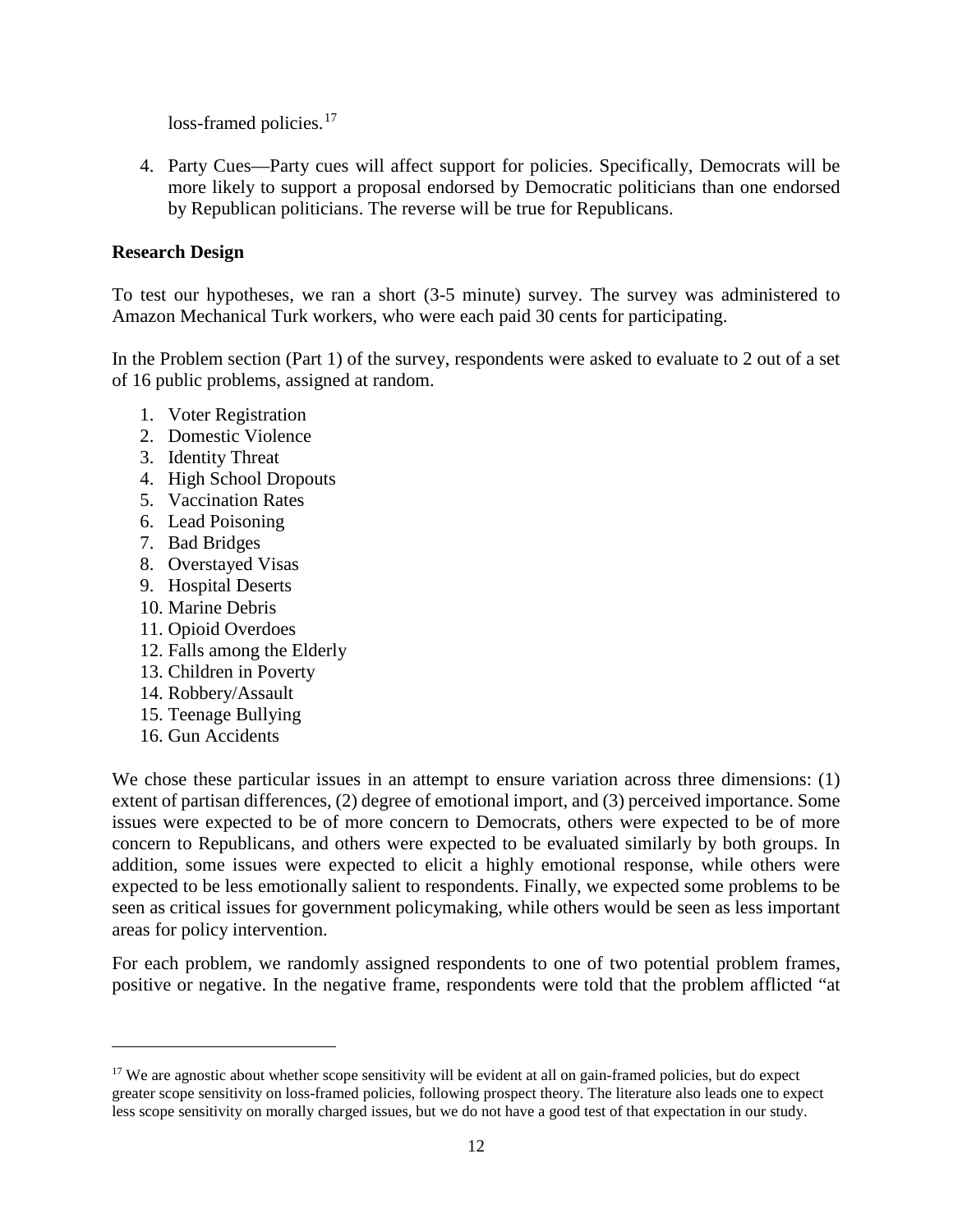least 20%" of a given population. In the positive frame, respondents were told that "fewer than 80%" of a given population was not afflicted by the problem.

For example, in our problem statements focused on the issue of identity theft, respondents were told that:

Many Americans have their identities stolen, resulting in the misuse of their credit card or bank accounts. According to a recent study, [at least 20%/fewer than 80%] of Americans [had/kept] their financial information [hacked by/safe from] identity thieves last year.

Our goal with these frames were to maximize comparability across policy domains. However, it was also important to us to avoid deception. Specifically, we did not want to present respondents with false information about the true scope of a specific problem. With this in mind, we therefore chose only a subset of policies that could accommodate a 20%/80% frame. This meant that some problems of interest could not be included, because there was not a roughly 20% incidence of that problem (or an 80% problem avoidance). Appendix 1 shows the wording for all 16 issues.

After each problem statement, we then asked respondents a set of questions about that problem. These questions were designed to gauge their emotional reaction to the problem (i.e., anger, sadness, worry, satisfaction); the perceived seriousness of the problem; and the importance of government taking action to address that problem. All dependent variables used 7-point scales. Appendix 2 shows complete question wording.

Next, in the Policy section (Part 2) of the survey, we presented each respondent with 1 out of 3 potential problem statements (vaccinations, hospital deserts, marine debris), assigned at random, and described a hypothetical public policy initiative designed to help ameliorate that problem. Randomization was designed such that respondents would not receive the same problem in parts 1 and 2 of the survey.

The text of each policy initiative was randomized across three dimensions: the equivalency frame of the problem and policy, the scope of the solution, and the party that was proposing the policy. Our design thus included 12 conditions (2x3x2) for each of the three policies—(1) a *positive or negative frame*, (2)a *scope condition* reducing 20% to 10%/5%/1%, or increasing 80% to 90%/95%/99%, and (3) a *source cue* indicating either a Democrat or Republican-proposed policy.

For example, the text for the policy concerning rural hospital closures read as follows:

Many hospitals, particularly in rural areas, have closed in recent years, leaving communities without advanced medical care. According to a recent report, [at least 20%/fewer than 80%] of Americans live [too far from/close enough to] a hospital to get adequate care in case of an emergency.

[Democrats/Republicans] in Congress have proposed a policy that would reduce the number of Americans that live [too far from/close enough to] a hospital to get adequate care. The policy proposal calls for a coordinated effort across the 50 states, the creation of public-private partnerships, and a combination of tax incentives, regulatory reforms and outreach initiatives. The price tag is estimated to be \$10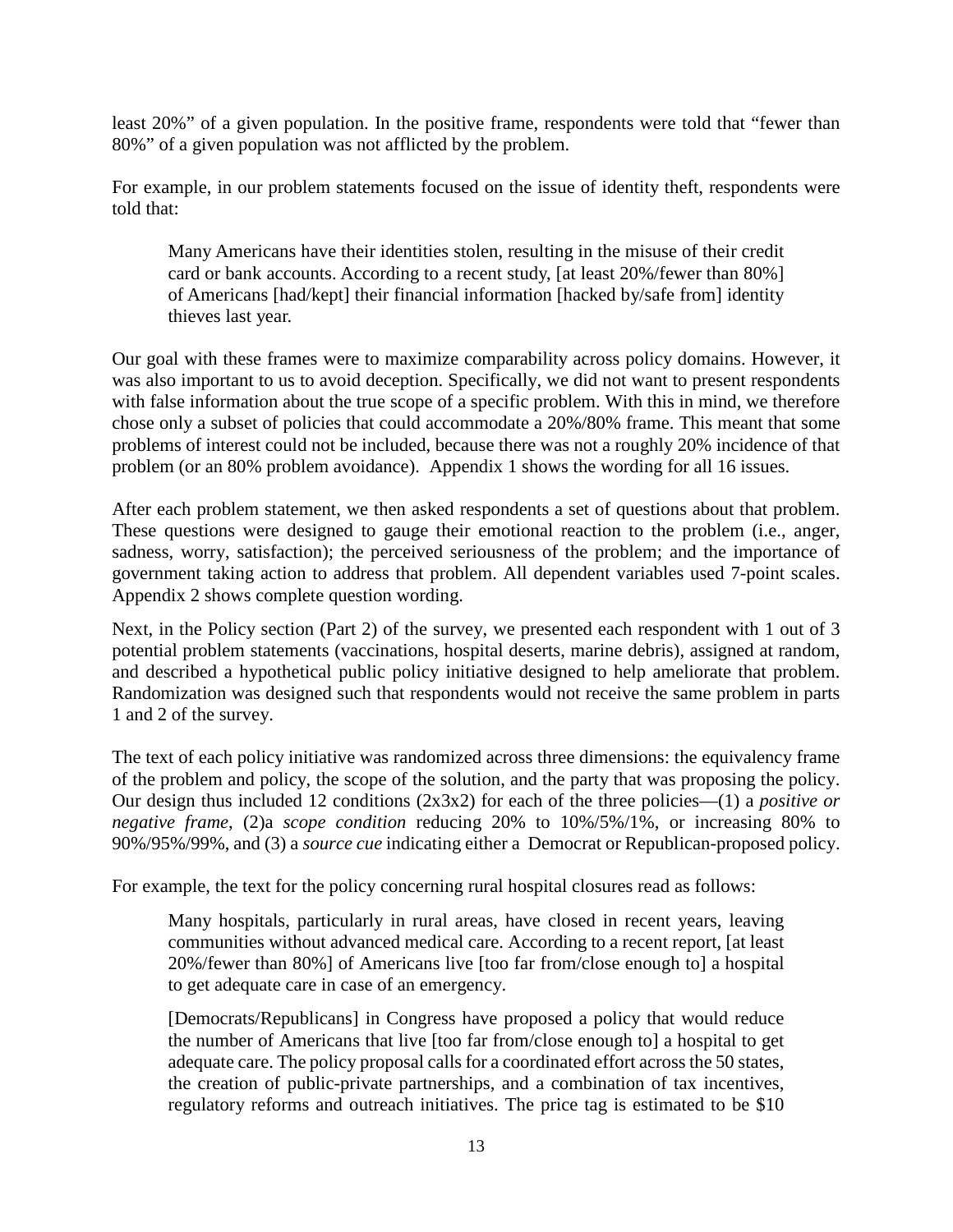billion. The policy is expected to [reduce/increase] the number of Americans [too far from/close enough to] hospitals from  $[20\%$  to  $[10\%/5\%/1\%]$  / 80% to 90%/95%/99%] over the next 10 years.

Appendix 1 shows the wording for the full set of policies.

Policy support was measured through three 7-point scales with labeled endpoints, which were indexed: (1) What is your view of this policy proposal? (Strongly disapprove – Strongly approve); (2) If asked, how likely would you be to sign a petition supporting this policy? (Not at all likely – Extremely likely); (3) One element of the outreach is to engage citizen volunteers in efforts to solve the problem. Would you be willing to lend your time and effort to this initiative? (Definitely would not – Definitely would).

In addition to the core problem and policy questions, we also asked a standard set of demographics plus questions concerning party identification, trust in government, and interest in politics. These questions were asked at the start of the survey, prior to the first problem statement. At the end of the survey, we asked about Trump approval and expected vote in the 2018 midterm election. Finally, we offered an optional but full debriefing. The debriefing page included source information and links for each of the problem depictions.

Our survey yielded 3,805 responses. The average age of respondents was 37 years, and respondents were 53% female, 58% with college degree or more, and 75% white. Of our respondents, 26% almost never trust the government, while 2% just about always do, and 56% identified as Democrat (including leaners), 32% Republican, and 12% pure Independent. We reduced our total sample to  $N=3332$  by dropping those who did complete the survey (n=134), as well as those who were either too fast (<90 seconds) or too slow (>10,000 seconds),  $n=27$  and  $n=46$ , respectively. We also dropped those who appeared to be straightlining— answering 1,1,1,1 or 2,2,2,2 or, 3,3,3,3, or 5,5,5,5, or 6,6,6,6, or 7,7,7,7—on questions related to either problem battery (Angry, Worried, Sad, Satisfied), or who gave all 4's on both problem batteries, a total n of 266.

# **Results**

# *Framing the Status Quo*

As expected, the issues we selected varied in partisan salience, emotional salience, and perceived importance. Respondents were almost universally dissatisfied with the problems presented to them; on a seven-point scale, all issues score an average of 5.5 or higher. However, there is considerable variation in the emotional salience of these issues; across problems, the average ratings of worry, sadness, and anger range by over 30% of the scale. Emotional reactions were generally correlated, with a few exceptions such as "falls among the elderly," which drew worried and sad reactions but not anger. The best emotional predictor of desire to see government action was anger.

Somewhat surprisingly, Democrats and Republicans had similar emotional reactions and assessment of the seriousness of most problems. The two exceptions to this are "overstayed visas" and "registration of ineligible voters," two highly polarized issues that Democrats may feel are not in fact valence issues.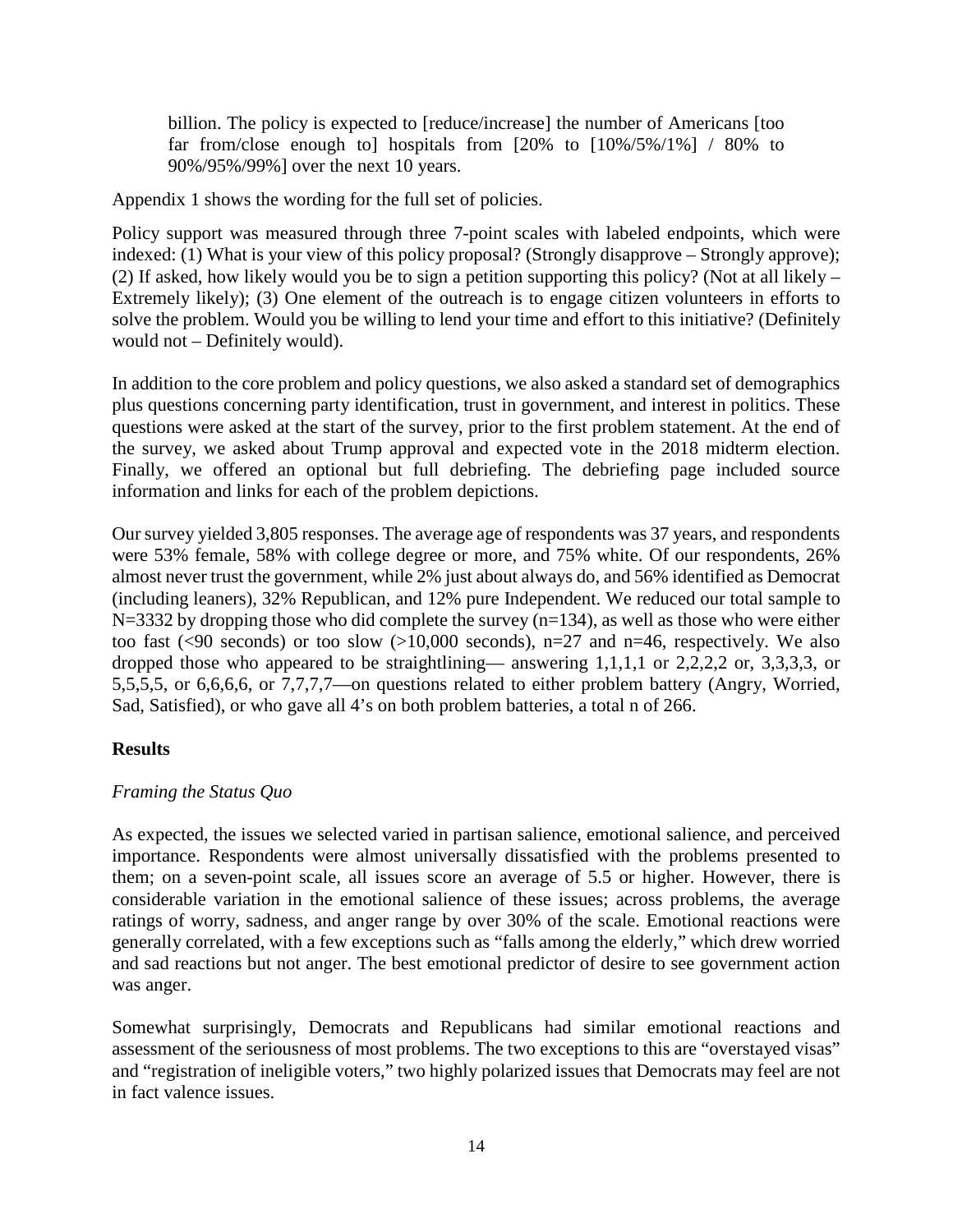It is important to note that a strong emotional reaction to a problem does not necessarily translate into a desire for government action. Both Democrats and Republicans expressed anger and sadness over teenage bullying and domestic violence and judged the problems to be very serious. However, Democrats and Republicans were both hesitant to endorse government action to address these problems. Figure 2 shows how judgments about problem seriousness relate to judgments about government priority for the sample as a whole.



**Figure 2. Problem Seriousness and Government Priority**

Generally speaking, the respondents' interest in having the federal government address these problems differed significantly by partisanship, as shown in Figure 3. Reflecting ideological differences, Democrats tended to express a stronger desire for government action. The two exceptions, again, are in addressing overstayed visas and voter registration, two issues that Democrats did not regard as very problematic. On several others, Democrats and Republicans were essentially in agreement. In priority order, these include failing infrastructure (bad bridges), identity theft, and crime (robbery assault); these are the only three issues on which differences between the two groups are statistically insignificant (two-tailed *p*-values >.05, from T-tests).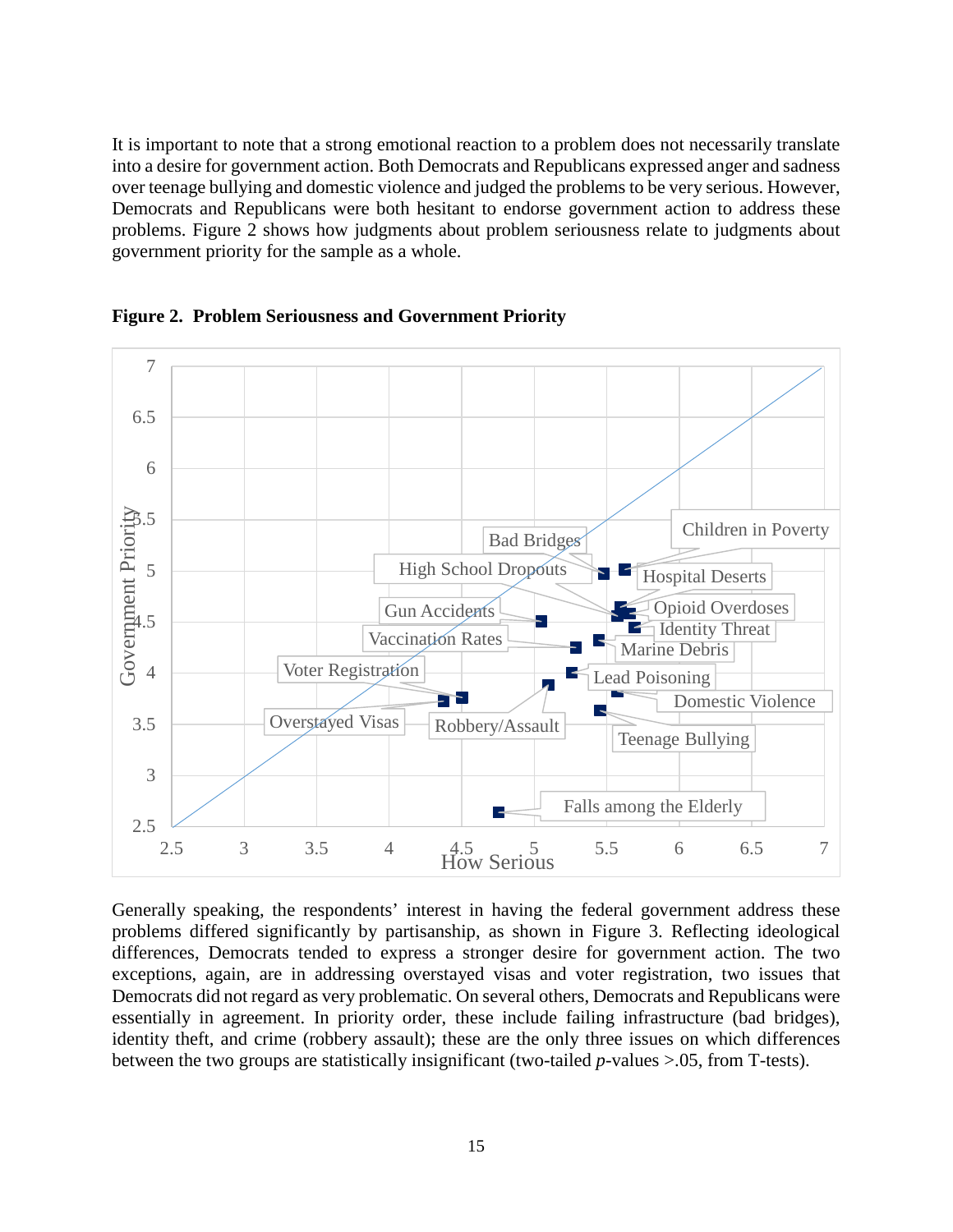

**Figure 3. Partisan Differences in Government Priority**

Consistent with our hypothesis (1), we find statistically significant, though substantively very small, effects of framing problems in negative versus positive terms across emotional reactions and perceived seriousness. Table 1 contains these results, aggregating across the 16 problem areas. Specifically, we find that a problem framed negatively generated more anger, worry, sadness, dissatisfaction, and was perceived as more serious than when the same problem was presented with a positive frame. The substantively trivial magnitude of these effects is apparent by considering their size relative to the standard deviation (SD) of the dependent variable, which in no case exceed 7% of a SD. There are no framing effects on judgments of government priority.

|             | Angry  | Worried | Sad    | Dissatisfied | Serious | Priority | Index  |
|-------------|--------|---------|--------|--------------|---------|----------|--------|
| Coefficient | 12     | .10     | .07    | .10          | .06     | .01      | .08    |
| $(P-Value)$ | (.001) | (.008)  | (.044) | (.001)       | (.048)  | (.96)    | (.003) |
| % of Range  | 2.0%   | 1.6%    | 1.3%   | 1.6%         | 1.0%    |          | 1.3%   |
| % of SD     | 7%     | 5%      | 4%     | 7%           | 4%      |          | 7%     |

**Table 1. Problem Frame Effects**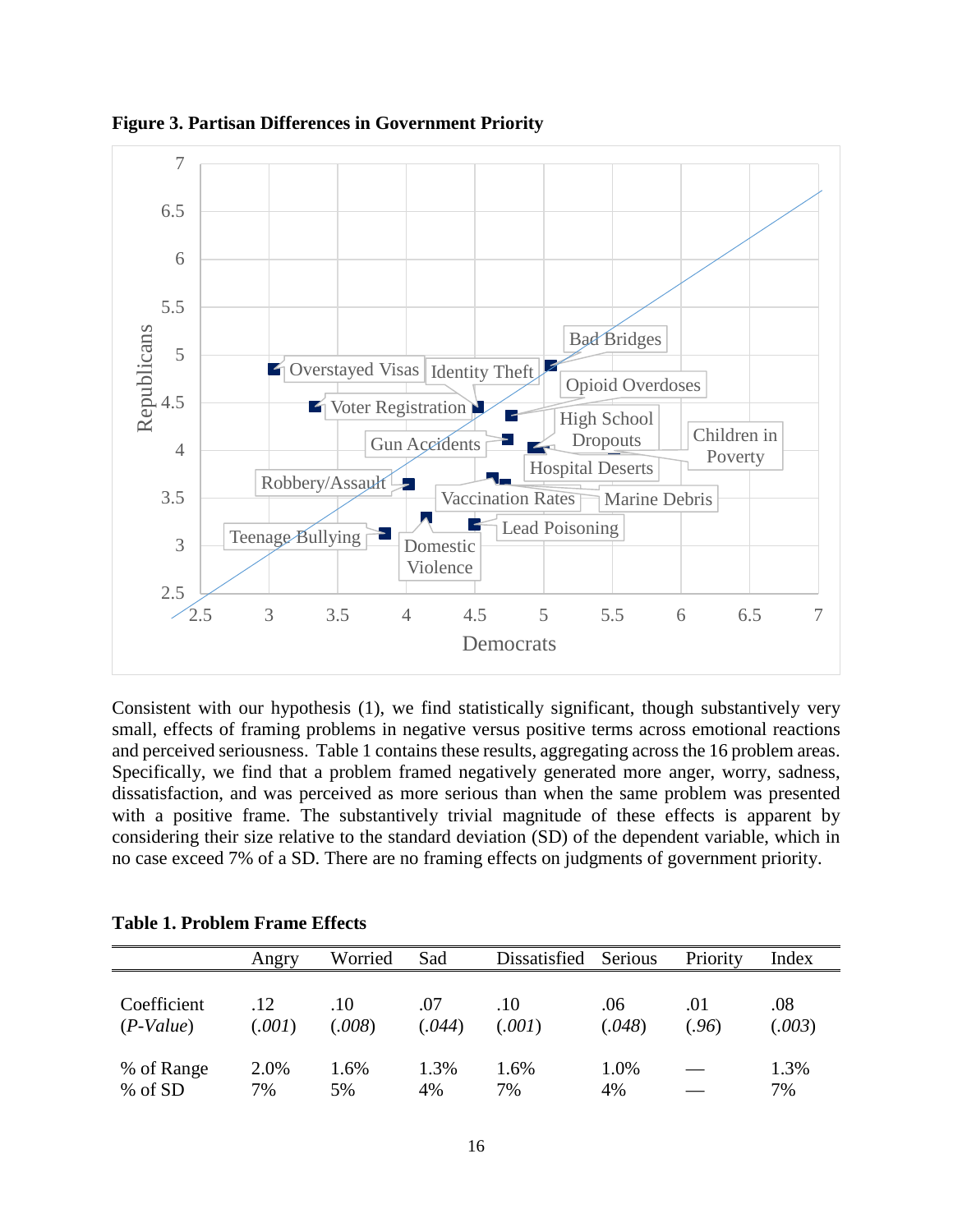| Mean Positive $4.39$<br>Frame     | $\sim$ 4.71 - | 4.83 | 6.03 | 5.24 4.16 | 4.89 |
|-----------------------------------|---------------|------|------|-----------|------|
| Mean Negative 4.51 4.81 4.90 6.13 |               |      |      | 5.31 4.17 | 4.97 |

Note: Results from panel regression analysis with problem fixed-effects, order fixed-effect, and panel-corrected standard errors.

The last column of Table 1 reports the results for an index that averages all six dependent variables. Figure 4 reports how these index scores vary by the frame presented for each of the 16 problem areas. Differences by frame are in the expected direction for all but 3 of the issues, the exceptions being high school dropouts, hospital deserts, and gun accidents, though are small for the other dozen problems (and often statistically insignificant in these smaller samples).

**Figure 4. Reactions to Problems by Frame**



The small size of these equivalency-framing effects is striking in light of the many prior studies that have found substantively significant effects. Yet as pointed out earlier, equivalency framing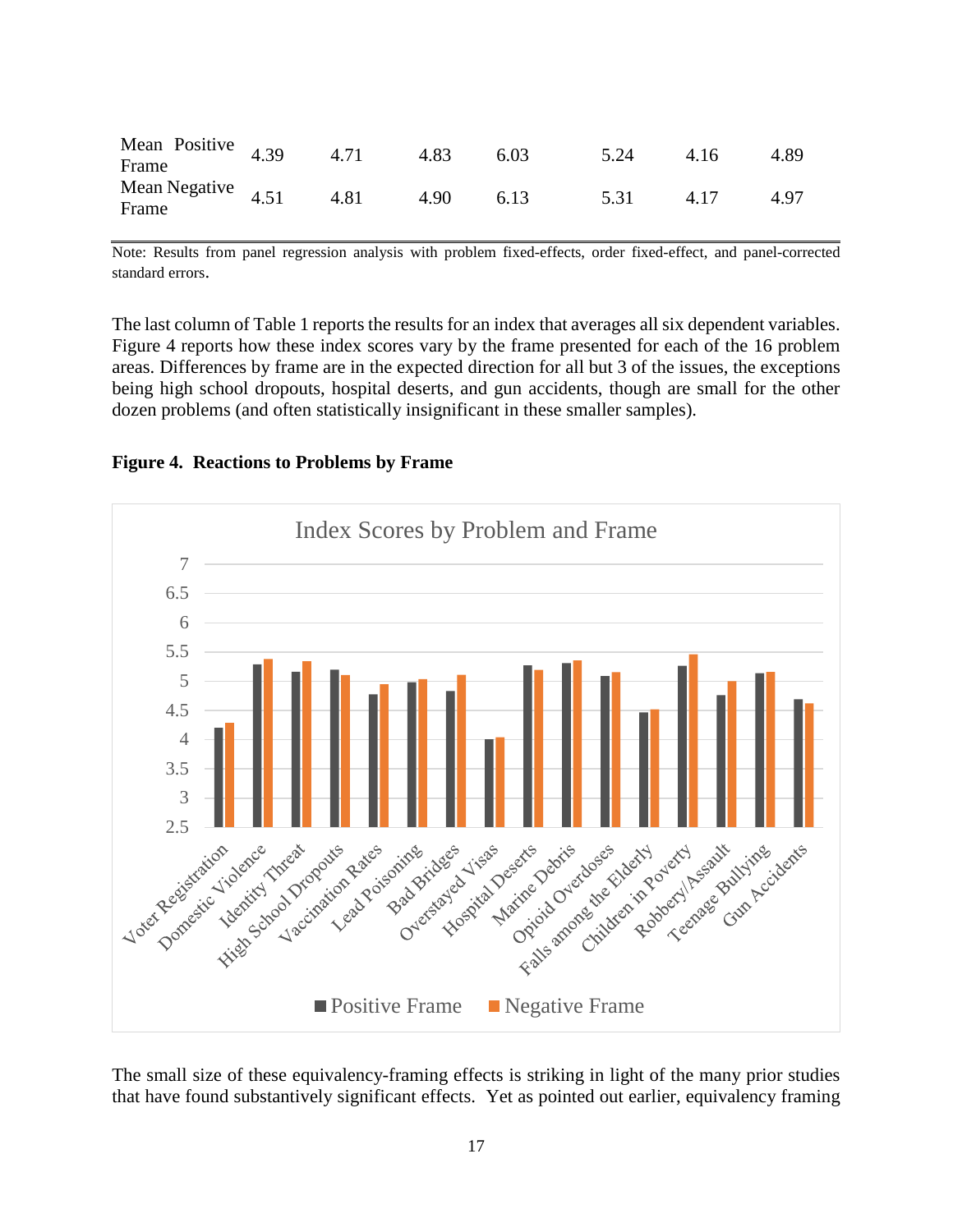effects appear to diminish when people have more available information on which to make a judgment. Most of the problems we studied have been the subject of extensive media coverage and some relate directly to citizens' day-to-day lives, which could be responsible for the small magnitude of the framing effects. As an indirect test of this idea, we examined framing effects by partisanship, finding effects twice as large among independents as among partisans (even so, the effects among independents did not exceed 15% of a SD). One explanation for this result is that partisans have received more elite cues on the seriousness of problems, and therefore are less susceptible to framing effects.

#### *Framing Policy Solutions*

Next, we turn to the three proposed policy solutions and our experimental manipulation of equivalence framing, policy scope, and partisan cues. We find significant framing effects for marine debris, but not for hospital deserts or vaccination rates. The framing effect on the marine debris issue is very substantial, substantively. The estimated difference in policy support is .89 on the 1-7 scale, which is 15% of the range of the scale and just over one-half (57%) of a standard deviation. Figure 5 shows the results.



#### **Figure 5. Policy Support by Frame**

Note: Bars show average support for policy solutions for all levels of scope and partisan cues, for the gain frame (dark bars) and loss frame (light bars). *P*-values from t-tests for difference in means between bar pairs shown above bars.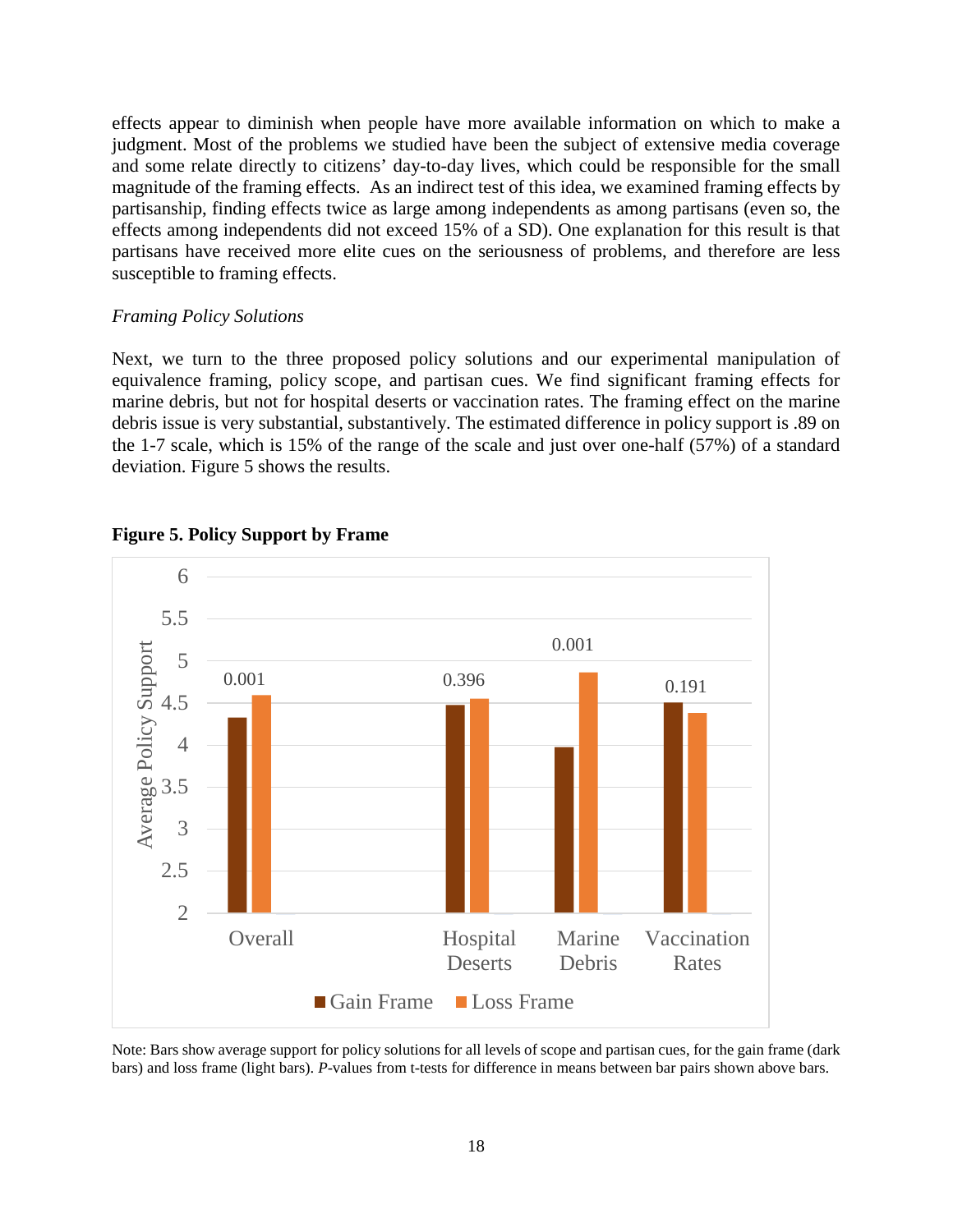That we find framing effects for marine debris but not the other two policy domains is unexpected, and points to the potential importance of affective responses to particular policy domains. The wording of our marine debris problem frame notes that "fresh-caught fish sold at market are [contaminated/uncontaminated] by debris." As Jonathan Haidt and others have pointed out, "contamination" is a particularly evocative word, which can elicit a powerful emotional response and classically conditioned feelings of disgust. This might plausibly account for the especially strong effects of framing on this issue.

#### *Sensitivity to Scope*

We also find limited sensitivity to the scope of the policy solution, consistent with findings from the contingent valuation literature and the expectations of some psychologists, as discussed earlier. At the same time, the results suggest that the public's views may be more scope sensitive if the policy is loss-framed, as would be expected from prospect theory and our H3. Even when lossframed, however, scope sensitivity was modest in our results. Scope sensitivity overall (combining the three issues) is illustrated in Figure 6. Under the loss frame, there was a modest rise in policy support between the small and medium scope conditions but no difference between the medium and large; differences in support between the small and the medium or large scope conditions are marginally statistically significant (t-tests yield  $p=13$  and  $p=0.09$ , two tailed, the *F* test  $p=0.18$ ). This pattern is consistent with prospect theory's expectation of diminishing returns from increased policy effectiveness. There are no significant differences in support by policy scope under the positive frame. When the three issues are analyzed separately, sensitivity is greater in the lossframed condition for each policy, albeit not statistically significantly so (not shown).





Note: Points show average support for policy solutions for both partisan source cues. Small policy scope reduces the bad from 20% to 10% (loss-framed) or increases the good from 80% to 90% (gain-framed)). For medium and large scope, these are 20% to 5% or 1% in the loss-framed conditions and 80% to 95% or 99% in the gain-framed conditions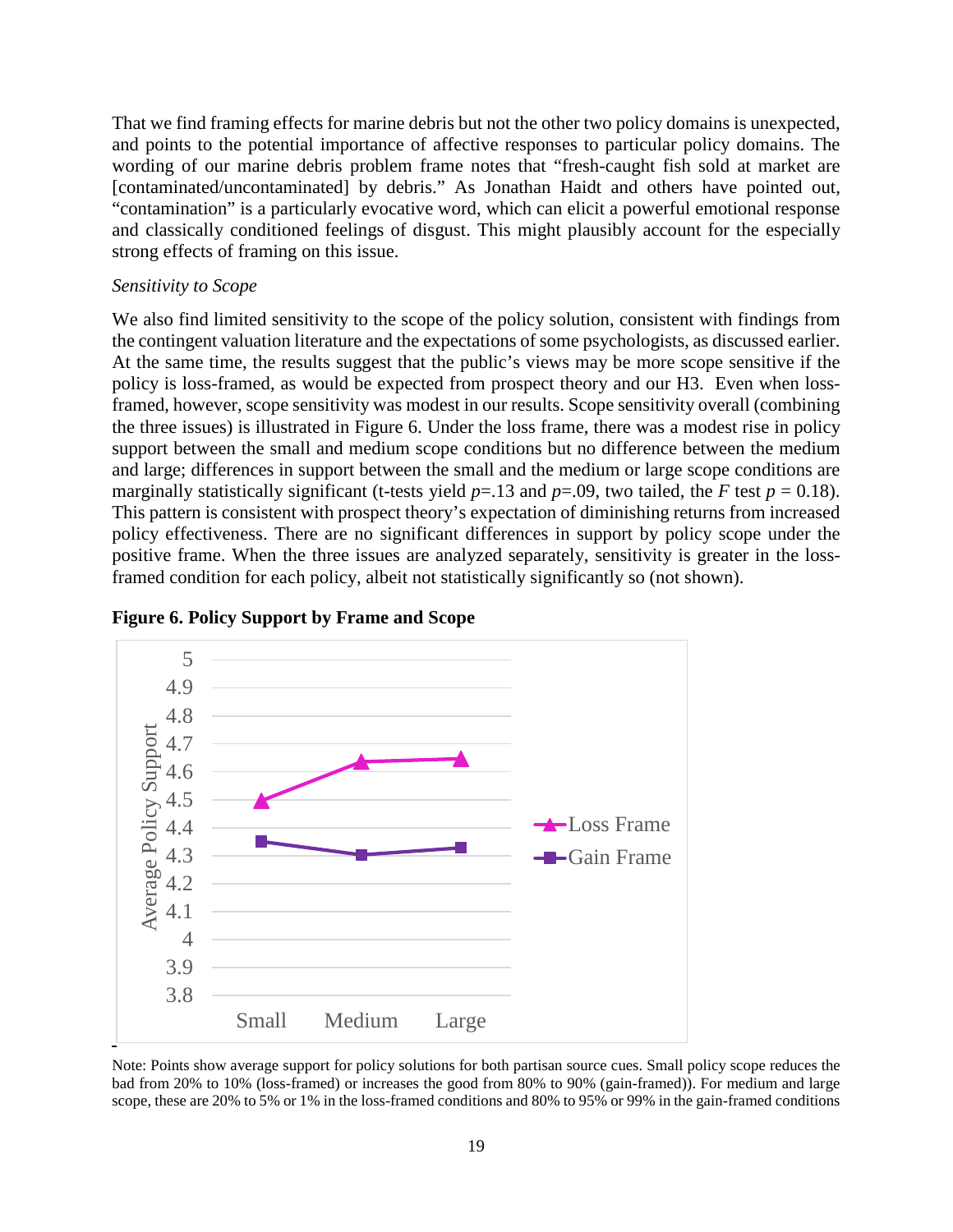### *Party Cue Taking*

Finally, we examine the effect of party source cues on support for policies to reduce marine debris, hospital deserts, and low rates of compliance with government vaccination standards. Averaging across the three issues, we find, consistent with the literature and our hypothesis 4, that both Democrats and Republicans showed more support for these policies when they were sponsored by co-partisan representatives in Congress. However, under each condition (and on all three issues), Democrats were more supportive of the policy solutions than were Republicans. Pure independents showed more support for the policies when they were sponsored by Democrats.



**Figure 7. Policy Support by Sponsoring Party**

Note: Bars show average support for policy solutions for all levels of scope and equivalence frame. Red bars show average support for policy proposed by Republicans; blue bars show average support for policy proposed by Democrats. The *p*-values are from t-tests for difference in means between bar pairs (shown above bars).

We gain further insight into these party cue effects by examining how the percentage of Democrats and Republicans who supported the policy depends upon the policy's party sponsor. Figure 8 displays these results, separately for each issue. (Support=scored > 4.0 on 1-7 point index.)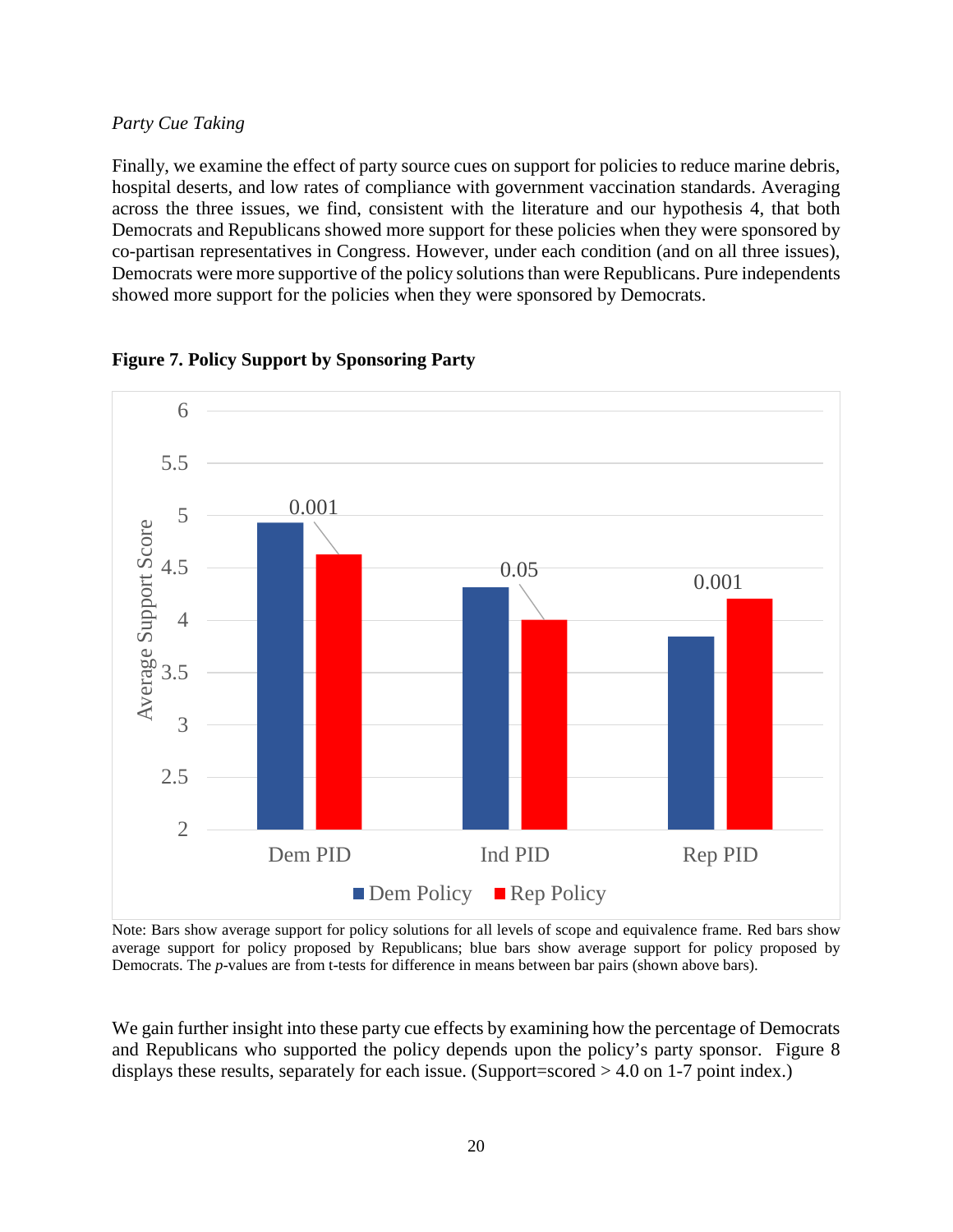

**Figure 8. Percent Supporting Policy by Party Sponsor**



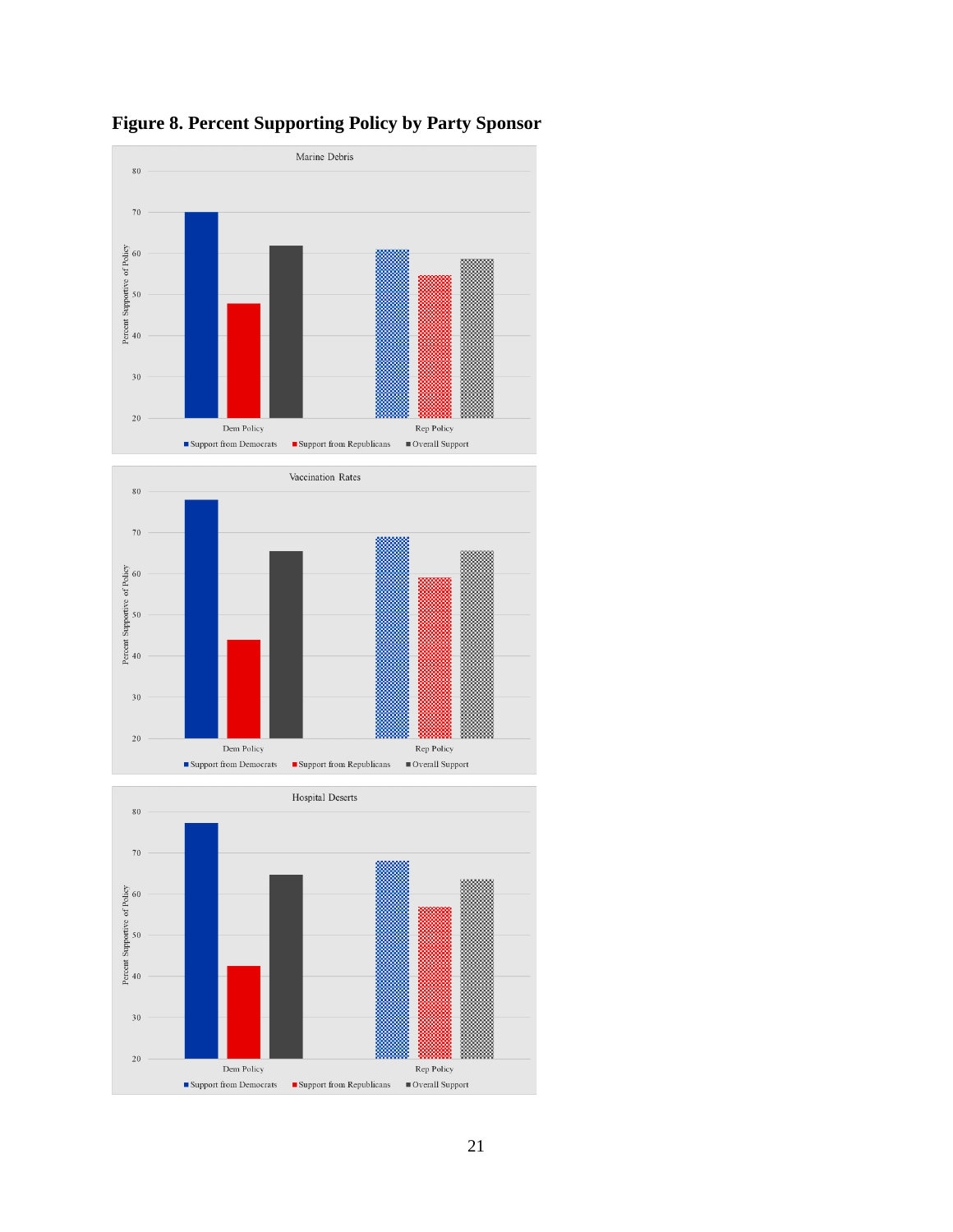Party cue effects are similar for each issue, with Republican sponsorship (vs. Democratic) diminishing the support of Democrats and increasing the support of Republicans. More interestingly, Republican sponsorship results in majority support from both Democrats and Republicans on each issue. Most Democrats still backed the policy even under Republican sponsorship, while Republican skepticism of government was tempered enough that a majority of Republicans did so too. Although overall support in the sample is hardly changed, the policy goes from one that under the sponsorship of Democrats was supported by a super-majority of Democrats and a minority of Republicans, to one that under the sponsorship of Republicans was supported by a bipartisan coalition of citizens from each party.

# **Conclusion**

In this paper, we have presented results from a preliminary study aimed at understanding three distinct types of irrationality that we believe could play a significant role in shaping public opinion towards social problems and policy solutions: equivalency framing, scope insensitivity, and partisan cue-taking. The first and second of these elements of public opinion have received limited attention in previous literature, and thus their prevalence is largely unknown. And while partisan cueing has been well studied in existing scholarship, it has not been studied in the valence politics realm of problem-solving policies. Moreover, there has not yet been significant attention to how other types of irrationality might interact with partisan cues in shaping public responses to social problems and policy solutions.

Our results related to both problems and public policy support point to the importance of examining public attitudes across a wide range of issue areas. We chose our set of policy problems in part to maximize variation. Yet we find surprisingly levels of consensus across partisan groups on some measures. In particular, we find remarkably similar levels of dissatisfaction and worry, as well as high levels of interparty agreement on the seriousness and priority of some problems both high and low. On other issues, we find consistent differences in seriousness and priority, and we find clear and unsurprising differences by party in the extent to which dissatisfaction and worry translate into support for government action. These kinds of variations have rarely been studied and are deserving of more attention by political scientists.

In addition, our results suggest that different types of irrationality may operate in distinct and significant ways to influence public opinion, and may have important effects on public policy support within some policy domains. For instance, although we find that party cue-taking is (unsurprisingly) important—with both Democrats and Republicans more supportive of policies proposed by their co-partisans—we find that Democrats are more supportive of policy solutions across all three of our tested domains, even when the proposal is a Republican one. In contrast, we find large effects of equivalency frames only in the case of marine debris; respondents express significantly more support for the loss-framed policy relative to the gain-framed policy. We find no such effects for either hospital deserts or vaccines.

At the same time, we find little evidence of scope sensitivity. Scope sensitivity is only evident for loss-framed policies and even here it is very modest. This finding conforms to expectations from prospect theory. As that theory would also predict, we find the biggest effect of scopes that vary from small to moderate in size, with diminishing effects as we move from a moderate to large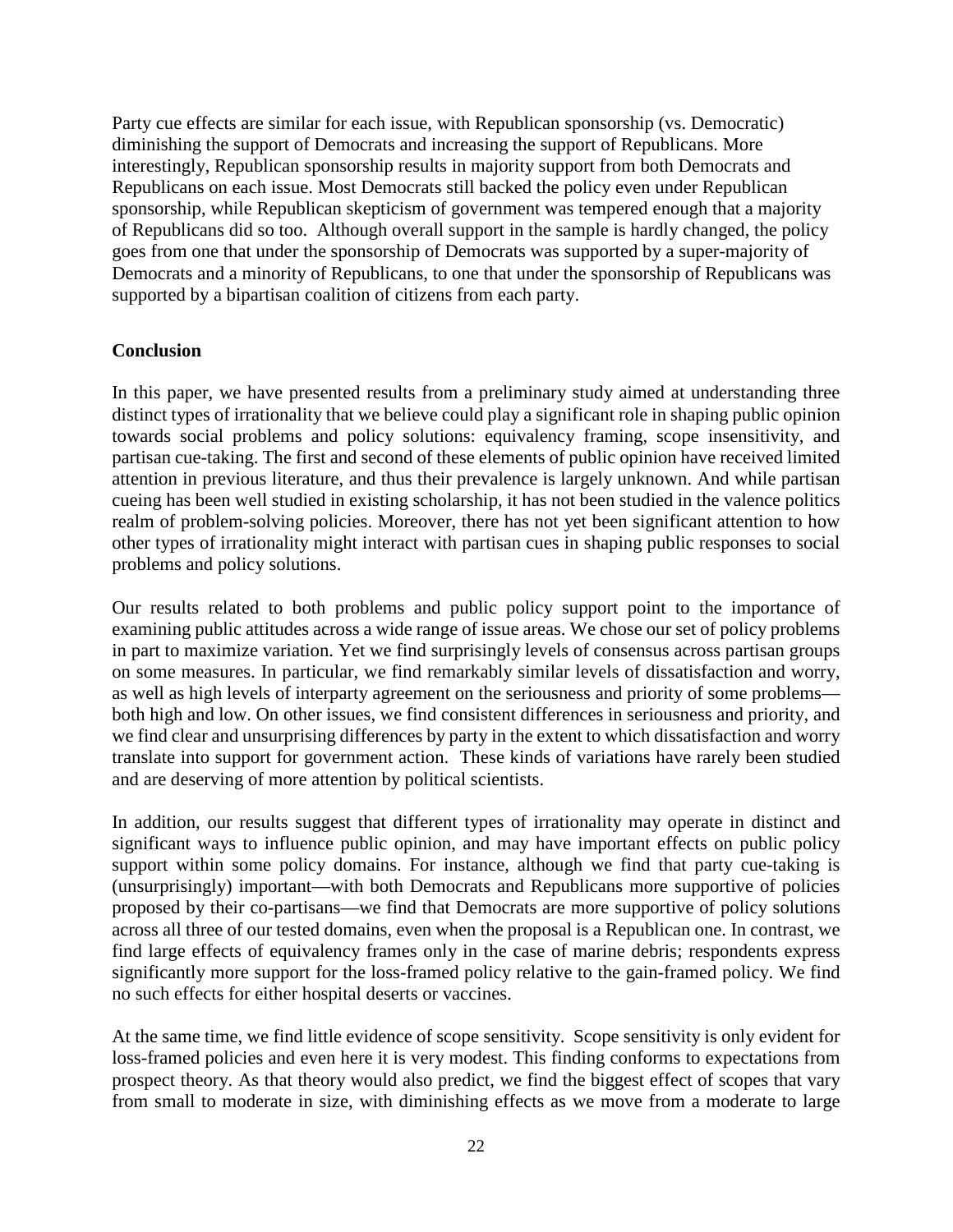scope. This curve in sensitivity aligns with the utility curve originally shown by Tversky and Kahneman and illustrated in our Figure 1.

Our results have practical implications for parties' and politicians' communications over proposed policies. First, we find extremely modest effects of equivalency framing of real-world problems. Unlike hypotheticals used in previous studies where framing effects were larger, these real-world issues may be better considered by voters and therefore less susceptible to framing effects. With one exception, our results suggest there is little to be gained or lost from framing of problems or policies and highlights the importance of using factual, real information in survey experiments. Our finding of scope insensitivity to the scale of proposed solutions suggest that politicians stand to gain the same amount of support from proposing modest or ambitious improvements. Coupled with the possibility of being held accountable for failing to deliver the proposed improvements, we would expect risk-averse politicians to propose and deliver incremental progress.

A caveat to this finding and implication is that framing may be consequential when it involves emotionally evocative language such as "contamination." Scope sensitivity may be activated by the use of emotionally charged language as well. On issues where this language can be used effectively, promising the moon may be a better strategy. Finally, we find that policies to remedy problem that both Democrats and Republican judge serious gain majority support only when proposed by Republicans. This suggests that policy entrepreneurs may be better off working with the Republican Party to get their priorities on the agenda in order to garner majority support in the electorate. Of course, many barriers remain to Republican politicians proposing policies not supported by a majority of their primary electorate. These three implications from our findings suggest that politicians can take advantage of voter irrationality to building support for their policies.

Our preliminary study represents just a small step towards a much larger and quite promising research agenda. In future work, we will test a different and potentially wider set of problems and policies in order to more rigorously document potential variation in party differences, salience, and emotional reactions. This would allow us to test an additional set of hypotheses. Specifically, we expect that scope sensitivity is likely to be less evident on emotionally-charged issues than on pallid issues. Preliminary evidence of this might be seen in our results for marine debris. We might similarly expect that source cues will matter less for highly emotional issues, where respondents are more likely to consider an issue serious.

In addition, we might easily build in other dimensions of policy variation; for instance, we would be interested in building a typology around who is harmed, the type of harm, and the perpetrator of harms. Other problems and policies we have already considered include:

- 1. Workplace injuries
- 2. Flu shots
- 3. Evictions
- 4. Racial profiling
- 5. Car crashes
- 6. Rhinoceros poaching
- 7. Bad roads
- 8. Wildfires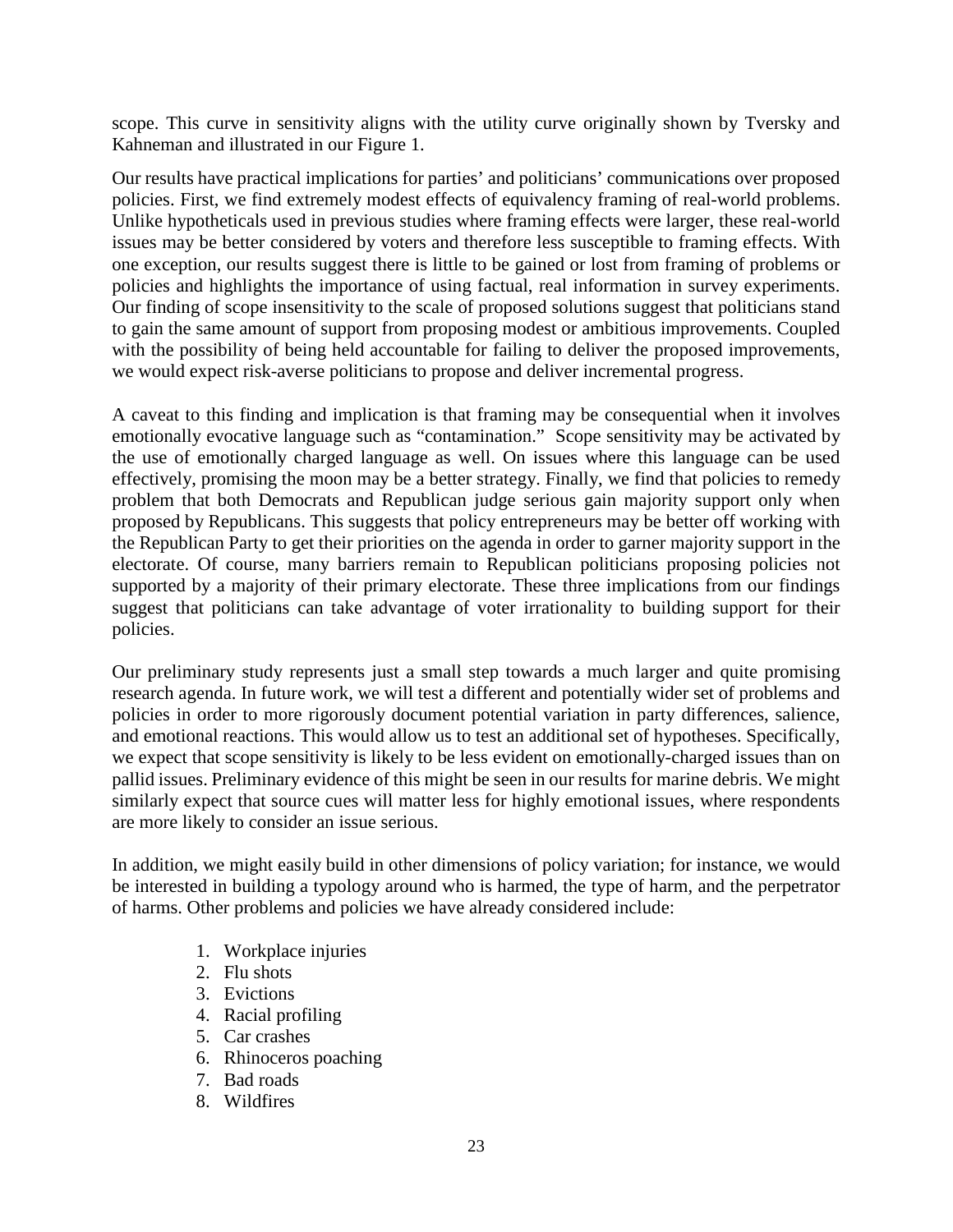- 9. Gun violence
- 10. Uninsured veterans
- 11. Manufacturing jobs
- 12. Decline of family farms
- 13. Income inequality
- 14. Hurricane destruction
- 15. Climate Change
- 16. Pollution

As we expand our analysis, we will also look to test other equivalencies—for instance, substituting 40% vs 60% or 10% vs 90% for 20% vs. 80%. We might also move away from percentages altogether, testing both other numeric ways of showing these equivalencies (e.g., fractions) or nonnumeric equivalencies (e.g., eliminating discrimination vs. achieving equality, or removing restrictions on choice vs. achieving freedom of choice).

Similarly, we will build on our scope conditions results by testing other versions of sensitivity. For instance, we might build in a "bandaid scope" that does very little to resolve the problem, since in our pilot study the smallest scope condition was still quite ambitious. We also anticipate expanding our research to incorporate risky choice. Doing so would ask people to evaluate two policies aiming to improve upon to the status quo, where one promises a modest but certain outcome while the other has a better up side but also risks making things worse.

Finally, our next steps will likely be to test other dependent variables, including a broader range of "actions" individuals might choose to take when confronted with a policy problem, and a wider range of attitudes and emotions that could plausibly be affected by our experimental manipulations. These and other items in our research agenda will allow us to continue exploring the potentially important consequences of irrationality for public opinion.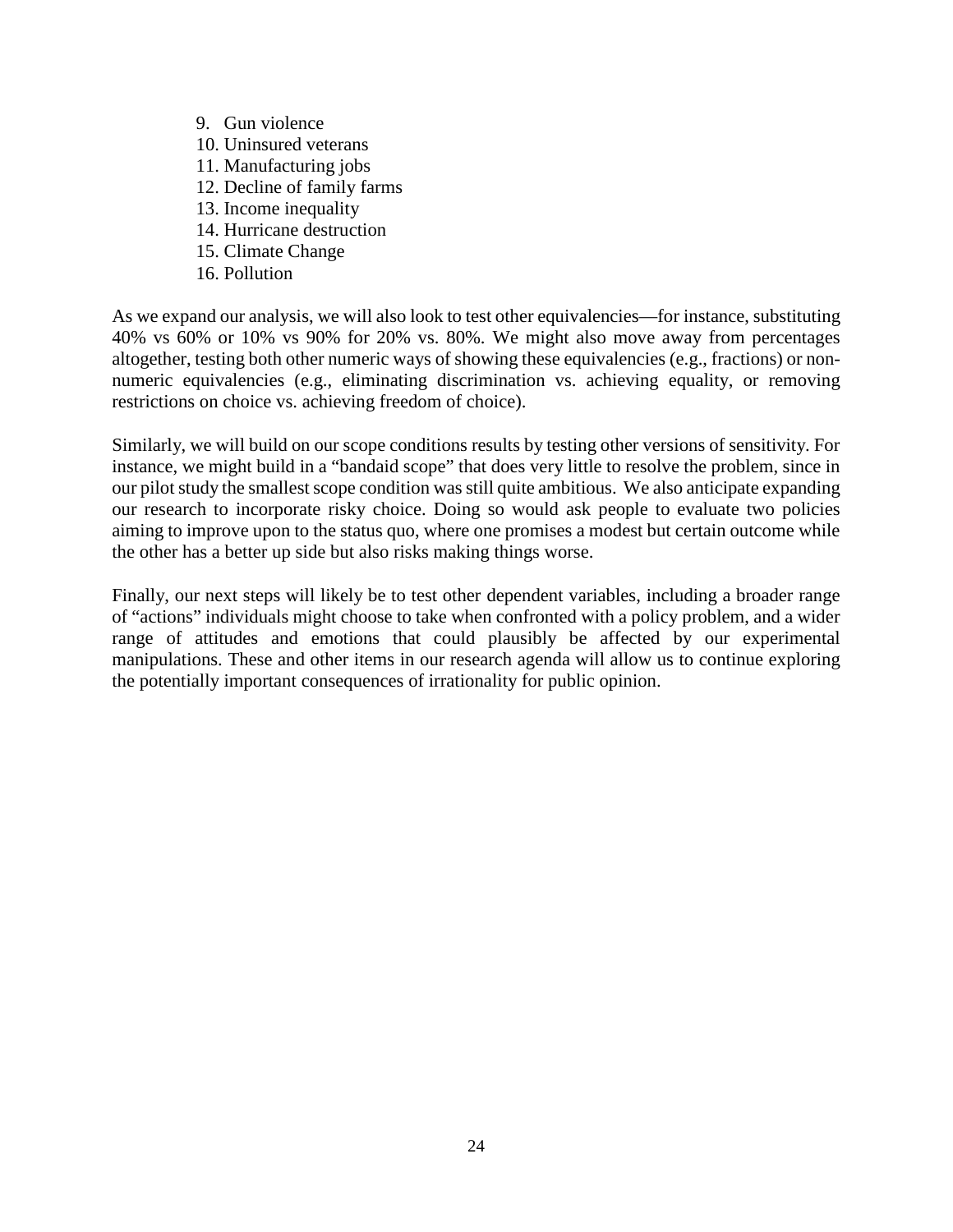#### **References**

- Ash, Erin, and Mike Schmierbach. "The effects of gain and loss frames on perceptions of racial inequality." *Howard Journal of Communications* 24, no. 1 (2013): 38-56.
- Arceneaux, K. (2008). Can partisan cues diminish democratic accountability?. *Political Behavior*, *30*(2), 139-160.
- Banzhaf, H. Spencer. "Constructing markets: environmental economics and the contingent valuation controversy." *History of Political Economy* 49, no. Supplement (2017): 213-239.
- Baron, Jonathan, and Joshua Greene. "Determinants of insensitivity to quantity in valuation of public goods: Contribution, warm glow, budget constraints, availability, and prominence." *Journal of Experimental Psychology: Applied* 2, no. 2 (1996): 107.
- Baron, Jonathan, and Mark Spranca. "Protected values." *Organizational behavior and human decision processes* 70, no. 1 (1997): 1-16.
- Bateman, Ian J., Matthew Cole, Philip Cooper, Stavros Georgiou, David Hadley, and Gregory L. Poe. "On visible choice sets and scope sensitivity." *Journal of environmental economics and management* 47, no. 1 (2004): 71-93.
- Bateman, Ian J., Phillip Cooper, Stavros Georgiou, Ståle Navrud, Gregory L. Poe, Richard C. Ready, Pere Riera, Mandy Ryan, and Christian A. Vossler. "Economic valuation of policies for managing acidity in remote mountain lakes: Examining validity through scope sensitivity testing." *Aquatic Sciences* 67, no. 3 (2005): 274-291.
- Berinsky, A. J. (2007). Assuming the costs of war: Events, elites, and American public support for military conflict. *The Journal of Politics*, *69*(4), 975-997.
- Bigman, Cabral A., Joseph N. Cappella, and Robert C. Hornik. "Effective or ineffective: Attribute framing and the human papillomavirus (HPV) vaccine." Patient education and counseling 81 (2010): S70-S76.
- Bolsen, Toby, James N. Druckman, and Fay Lomax Cook. "The influence of partisan motivated reasoning on public opinion." Political Behavior 36, no. 2 (2014): 235-262.
- Braun, Kathryn A., Gary J. Gaeth, and Irwin P. Levin. 1997. "Framing effects with differential impact: The role of attribute salience." *Advances in Consumer Research*, 24:405-411.
- Brugman, Britta C., and Christian Burgers. "Political framing across disciplines: Evidence from 21st-century experiments." *Research & Politics* 5, no. 2 (2018): 2053168018783370.
- Broockman, D. E., & Butler, D. M. (2017). The Causal Effects of Elite Position-Taking on Voter Attitudes: Field Experiments with Elite Communication. *American Journal of Political Science*, *61*(1), 208-221.
- Bullock, J. G. (2011). Elite influence on public opinion in an informed electorate. *American Political Science Review*, *105*(3), 496-515.
- Campbell, A., Converse, P. E., Miller, W. E., & Stokes, D. E. (1980). *The American Voter*. University of Chicago Press.
- Camerer, Colin F. 2004. "Prospect Theory in the Wild: Evidence from the Field." In Colin F. Camerer, George Loewenstein, and Mathew Rabin (eds) *Advances in Behavioral Economics*: 148-151.
- Carsey, T. M., & Layman, G. C. (2006). Changing sides or changing minds? Party identification and policy preferences in the American electorate. *American Journal of Political Science*, *50*(2), 464-477.
- Carson, Richard T. "Contingent valuation surveys and tests of insensitivity to scope." In *Determining the value of non-marketed goods*, pp. 127-163. Springer, Dordrecht, 1997.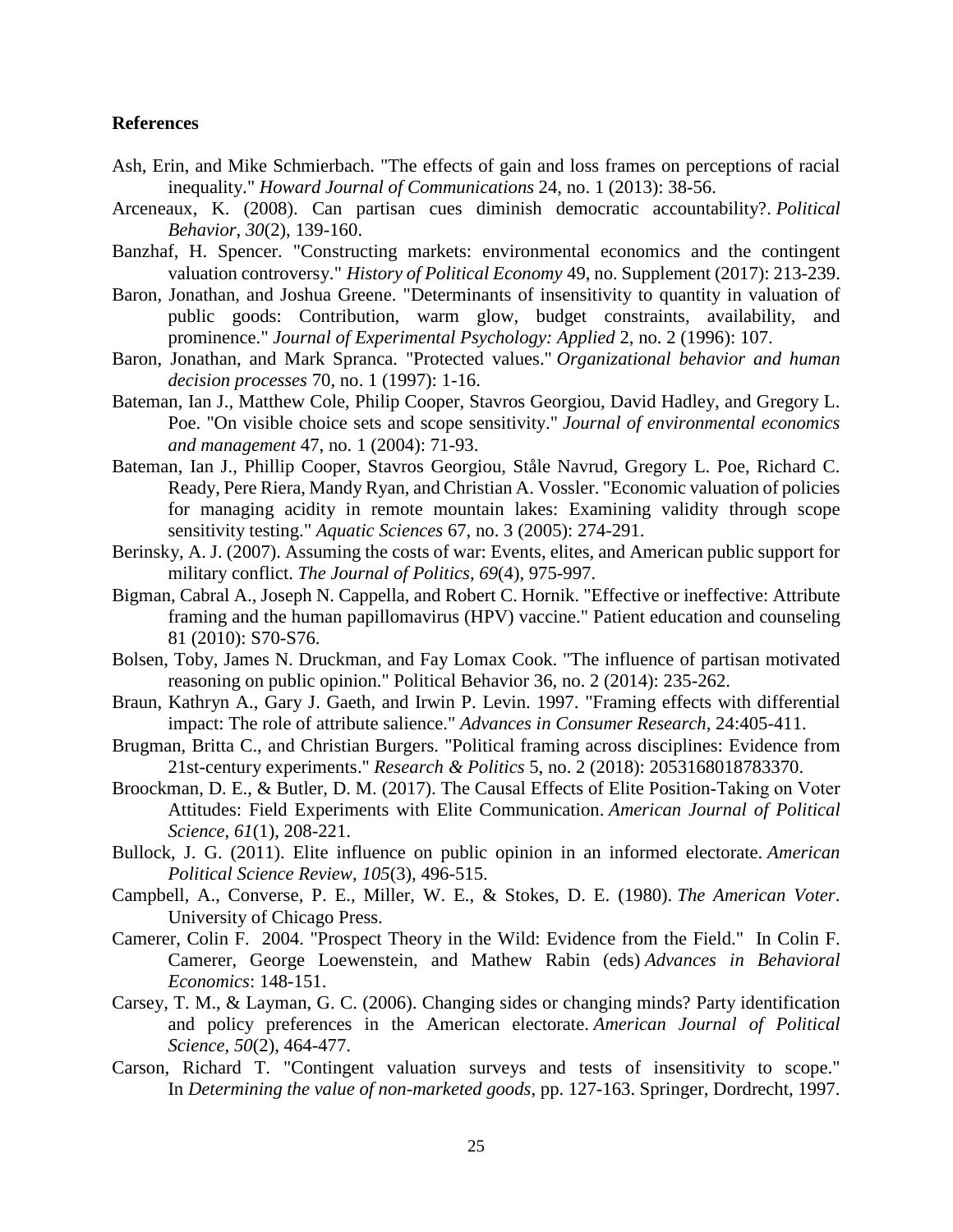- Carson, Richard T. "Contingent valuation: A practical alternative when prices aren't available." *Journal of economic perspectives* 26, no. 4 (2012): 27-42.
- Chong, Dennis, and James N. Druckman. "Framing theory." *Annu. Rev. Polit. Sci.* 10 (2007): 103- 126.
- Cohen, G. L. (2003). Party over policy: The dominating impact of group influence on political beliefs. *Journal of personality and social psychology*, *85*(5), 808.
- Desvousges, William H., F. Reed Johnson, Richard W. Dunford, Sara P. Hudson, K. Nicole Wilson, and Kevin J. Boyle. 2010 [1992]. *Measuring nonuse damages using contingent valuation: An experimental evaluation of accuracy*. Research Triangle Institute, 2010.
- Desvousges, William, Kristy Mathews, and Kenneth Train. "Adequate responsiveness to scope in contingent valuation." *Ecological Economics* 84 (2012): 121-128.
- Diamond, Peter A., and Jerry A. Hausman. "Contingent valuation: is some number better than no number?." *Journal of economic perspectives* 8, no. 4 (1994): 45-64.
- Druckman, James N. "The implications of framing effects for citizen competence." *Political behavior* 23, no. 3 (2001): 225-256.
- Druckman, James N. "Using credible advice to overcome framing effects." *Journal of Law, Economics, and Organization*17, no. 1 (2001b): 62-82.
- Druckman, James N. "Political preference formation: Competition, deliberation, and the (ir) relevance of framing effects." *American Political Science Review* 98, no. 4 (2004): 671- 686.
- Druckman, James N. "What's it all about? Framing in political science." *Perspectives on framing* 279 (2011).
- Druckman, James N., and Rose McDermott. "Emotion and the framing of risky choice." *Political Behavior* 30, no. 3 (2008): 297-321.
- Erick, Shane Fred, and Baruch Fischhoff. "Scope (in) sensitivity in elicited valuations." *Risk Decision and Policy* 3, no. 2 (1998): 109-123.
- Erisen, Cengiz, Milton Lodge, and Charles S. Taber. 2014. "Affective Contagion in Effortful Political Thinking." *Political Psychology* 35: 187-206.
- Fiegenbaum, Avi, and Howard Thomas. "Attitudes toward risk and the risk–return paradox: prospect theory explanations." *Academy of Management journal* 31, no. 1 (1988): 85-106.
- Erick, Shane Fred, and Baruch Fischhoff. "Scope (in) sensitivity in elicited valuations." *Risk Decision and Policy* 3, no. 2 (1998): 109-123.
- Gamliel, Eyal, and Eyal Peer. "Attribute framing affects the perceived fairness of health care allocation principles." *Judgment and Decision Making* 5, no. 1 (2010): 11.
- Green, D. P., Palmquist, B., & Schickler, E. (2004). *Partisan hearts and minds: Political parties and the social identities of voters*. Yale University Press.
- Hanemann, W. Michael. "Valuing the environment through contingent valuation." *Journal of economic perspectives* 8, no. 4 (1994): 19-43.
- Hasford, Jonathan, Adam Farmer, and Stacie F. Waites. "Thinking, feeling, and giving: The effects of scope and valuation on consumer donations." *International Journal of Research in Marketing* 32, no. 4 (2015): 435-438.
- Hess, Stephane, John M. Rose, and David A. Hensher. "Asymmetric preference formation in willingness to pay estimates in discrete choice models." *Transportation Research Part E: Logistics and Transportation Review* 44, no. 5 (2008): 847-863.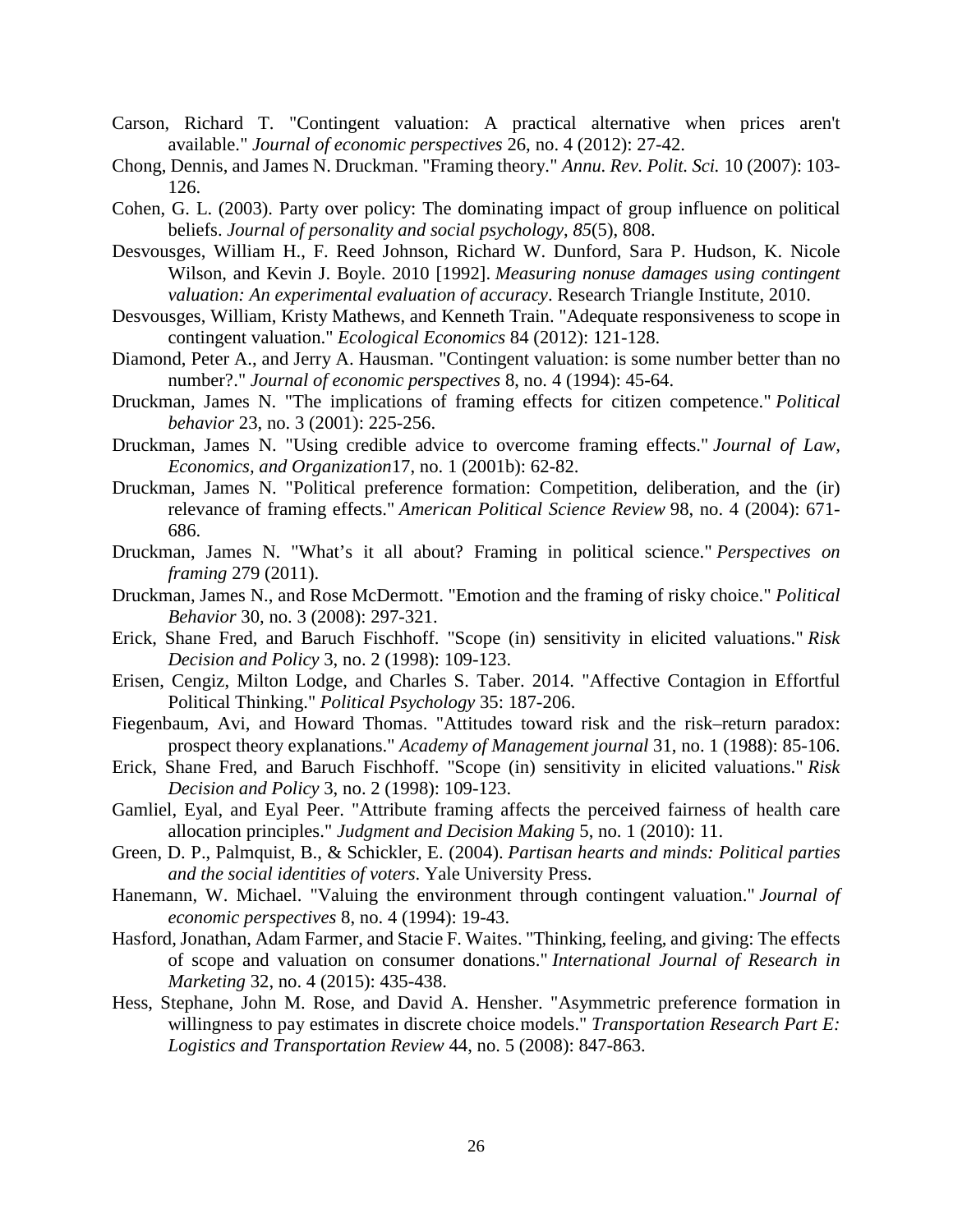- Hobolt, Sara Binzer. "Framing effects in referendums on European Integration: Experimental Evidence." (2009). Paper presented at the EUSA Eleventh Biennial International Conference, Los Angeles, California, April 23‐25, 2009.
- Howard, Kirsten, and Glenn Salkeld. "Does attribute framing in discrete choice experiments influence willingness to pay? Results from a discrete choice experiment in screening for colorectal cancer." *Value in Health* 12, no. 2 (2009): 354-363.
- Huang, Yunhui, and Lei Wang. "Sex differences in framing effects across task domain." *Personality and Individual Differences* 48, no. 5 (2010): 649-653.
- Janiszewski, Chris, Tim Silk, and Alan DJ Cooke. "Different scales for different frames: The role of subjective scales and experience in explaining attribute-framing effects." *Journal of Consumer Research* 30, no. 3 (2003): 311-325.
- Kahneman, Daniel. "Experiences of collaborative research." *American Psychologist* 58, no. 9 (2003a): 723.
- Kahneman, Daniel. "A psychological perspective on economics." *American economic review* 93, no. 2 (2003b): 162-168.
- Kahneman, Daniel, and Amos Tversky. "Prospect Theory: An Analysis of Decision under Risk." *Econometrica* 47, no. 2 (1979): 263-292.
- Kahneman, Daniel, Jack L. Knetsch, and Richard Thaler. "Fairness as a constraint on profit seeking: Entitlements in the market." *The American economic review* (1986): 728-741.
- Kahneman, Daniel, Jack L. Knetsch, and Richard H. Thaler. "Experimental tests of the endowment effect and the Coase theorem." *Journal of political Economy* 98, no. 6 (1990): 1325-1348.
- Kahneman, Daniel, Jack L. Knetsch, and Richard H. Thaler. "Anomalies: The endowment effect, loss aversion, and status quo bias." *Journal of Economic perspectives* 5, no. 1 (1991): 193- 206.
- Kahneman, Daniel, and Amos Tversky. "Choices, values, and frames." *American Psychologist* 39, no. 4 (1984): 341.
- Kahneman, Daniel, and Jack L. Knetsch. "Valuing public goods: the purchase of moral satisfaction." *Journal of environmental economics and management* 22, no. 1 (1992): 57- 70.
- Kahneman, Daniel, Ilana Ritov, Karen E. Jacowitz, and Paul Grant. "Stated willingness to pay for public goods: A psychological perspective." *Psychological science* 4, no. 5 (1993): 310- 315.
- Kahneman, Daniel, Ilana Ritov, David Schkade, Steven J. Sherman, and Hal R. Varian. "Economic preferences or attitude expressions?: An analysis of dollar responses to public issues." In *Elicitation of Preferences*, pp. 203-242. Springer, Dordrecht, 1999.
- Kalyanaram, Gurumurthy, and Russell S. Winer. "Empirical generalizations from reference price research." Marketing science 14, no. 3\_supplement (1995): G161-G169.
- Kam, C. D. (2005). Who toes the party line? Cues, values, and individual differences. *Political Behavior*, *27*(2), 163-182.
- Krishnamurthy, Parthasarathy, Patrick Carter, and Edward Blair. "Attribute framing and goal framing effects in health decisions." *Organizational behavior and human decision processes* 85, no. 2 (2001): 382-399.
- Kühberger, Anton. "The influence of framing on risky decisions: A metaanalysis." *Organizational behavior and human decision processes* 75, no. 1 (1998): 23-55.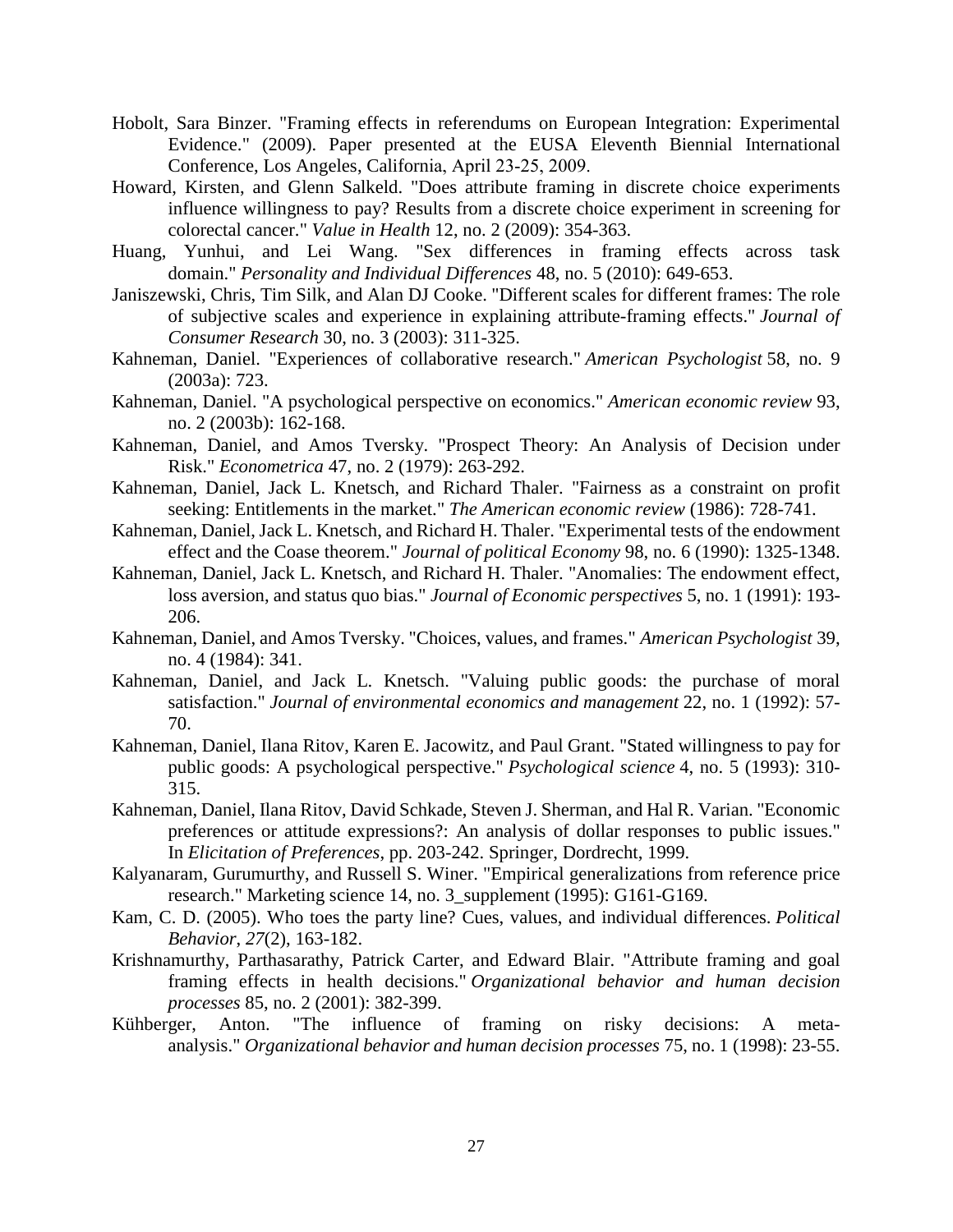- Kühberger, Anton, Michael Schulte-Mecklenbeck, and Josef Perner. "The effects of framing, reflection, probability, and payoff on risk preference in choice tasks." *Organizational behavior and human decision processes* 78, no. 3 (1999): 204-231.
- Kuvaas, Bård, and Marcus Selart. "Effects of attribute framing on cognitive processing and evaluation." *Organizational Behavior and Human Decision Processes* 95, no. 2 (2004): 198-207.
- Lau, Richard R. "Two explanations for negativity effects in political behavior." *American Journal of Political Science*(1985): 119-138.
- Levendusky, M. S. (2010). Clearer cues, more consistent voters: A benefit of elite polarization. *Political Behavior*, *32*(1), 111-131.
- Levin, Irwin P., and Gary J. Gaeth. "How consumers are affected by the framing of attribute information before and after consuming the product." *Journal of consumer research*15, no. 3 (1988): 374-378.
- Levin, Irwin P., Sandra L. Schneider, and Gary J. Gaeth. "All frames are not created equal: A typology and critical analysis of framing effects." Organizational behavior and human decision processes 76, no. 2 (1998): 149-188.
- Levin, Irwin P., Richard D. Johnson, Craig P. Russo, and Patricia J. Deldin. "Framing effects in judgment tasks with varying amounts of information." *Organizational behavior and human decision processes* 36, no. 3 (1985): 362-377.
- Linville, Patricia W., Gregory W. Fischer, and Baruch Fischhoff (1993), "AIDS Risk Perceptions and Decision Biases," in *The Social Psychology of HIV Infection,* ed. John B. Pryor and Glenn D. Reeder, Hillsdale, NJ: Erlbaum, 5–38.
- McCaffery, Edward J., Daniel J. Kahneman, and Matthew L. Spitzer. "Framing the jury: Cognitive perspectives on pain and suffering awards." *Virginia Law Review* (1995): 1341-1420.
- Merolla, Jennifer, S. Karthick Ramakrishnan, and Chris Haynes. ""Illegal,""Undocumented," or "Unauthorized": Equivalency frames, issue frames, and public opinion on immigration." *Perspectives on Politics* 11, no. 3 (2013): 789-807.
- Novemsky, Nathan, and Daniel Kahneman. "The boundaries of loss aversion." *Journal of Marketing research* 42, no. 2 (2005): 119-128.
- Olsen, Asmus Leth. 2015a. "Citizen (dis) satisfaction: An experimental equivalence framing study." *Public Administration Review* 75, no. 3 (2015): 469-478.
- Olsen, Asmus Leth. 2015b. "Negative performance information causes asymmetrical evaluations and elicits strong responsibility attributions." In *annual meeting of the American Political Science Association*. 2015.
- Piñon, Adelson, and Hilda Gambara. "A meta-analytic review of framing effect: risky, attribute and goal framing." *Psicothema* 17, no. 2 (2005): 325-331.
- Pedersen, Rasmus T. "Ratio bias and policy preferences: How equivalency framing of numbers can affect attitudes." *Political Psychology* 38, no. 6 (2017): 1103-1120.
- Petersen, Michael Bang, Martin Skov, Søren Serritzlew, and Thomas Ramsøy. "Motivated reasoning and political parties: Evidence for increased processing in the face of party cues." *Political Behavior* 35, no. 4 (2013): 831-854.
- Plott, Charles R., and Kathryn Zeiler. "The willingness to pay-willingness to accept gap, the" endowment effect," subject misconceptions, and experimental procedures for eliciting valuations." *American Economic Review* 95, no. 3 (2005): 530-545.
- Quattrone, George A., and Amos Tversky. "Contrasting rational and psychological analyses of political choice." American Political Science Review 82, no. 3 (1988): 719-736.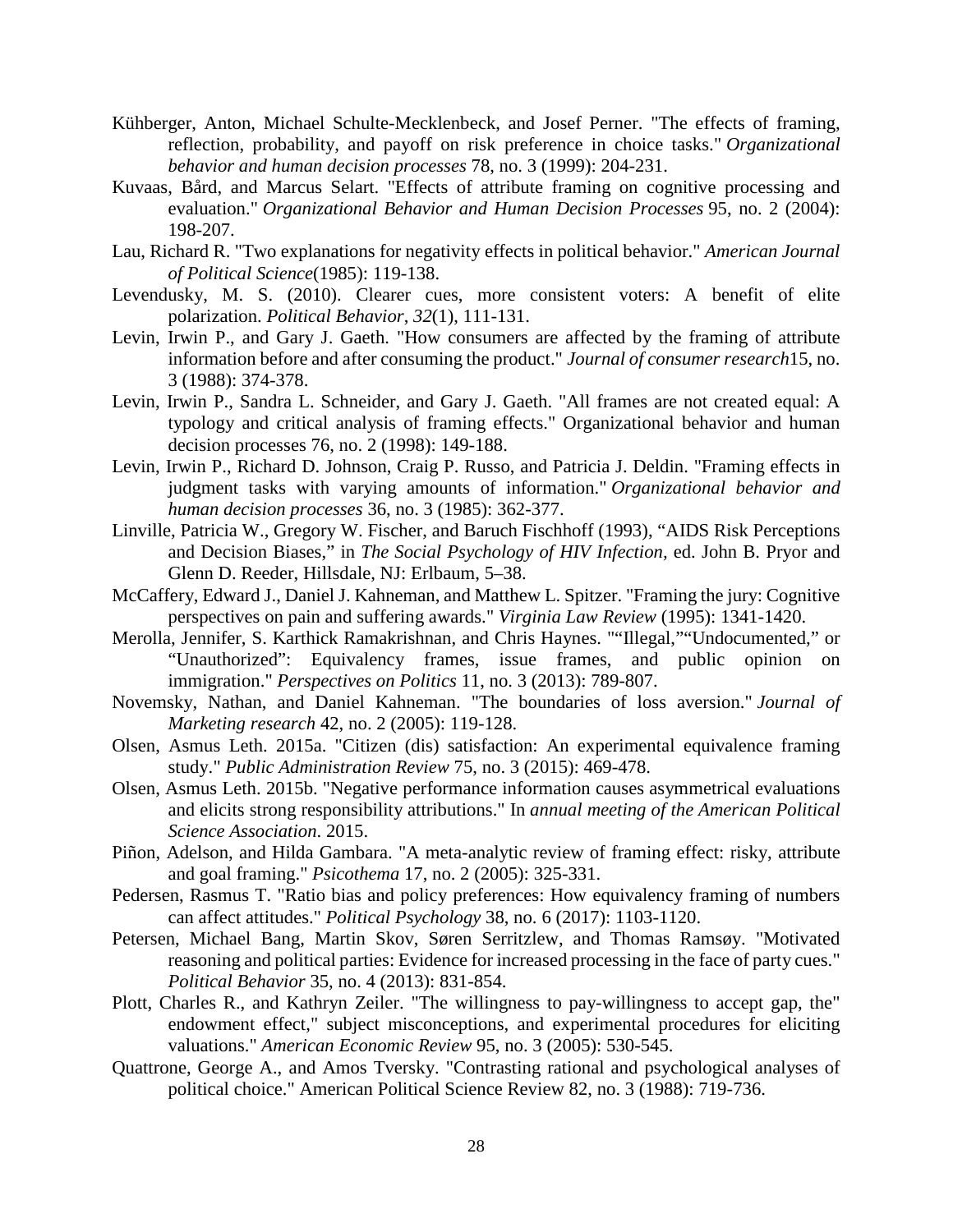- Rabin, Matthew, and Richard H. Thaler. "Anomalies: risk aversion." *Journal of Economic perspectives* 15, no. 1 (2001): 219-232.
- Rollins, Kimberly, and Audrey Lyke. "The case for diminishing marginal existence values." *Journal of Environmental Economics and Management* 36, no. 3 (1998): 324-344.
- Rozin, Paul, and Edward B. Royzman. 2001. Negativity Bias, Negativity Dominance,and Contagion. *Personality and Social Psychology Review* 5(4): 296–320.
- Shafir, Eldar. "Choosing versus rejecting: Why some options are both better and worse than others." *Memory & cognition*21, no. 4 (1993): 546-556.
- Schläpfer, Felix. "Stated preferences for public services: A classification and survey of approaches." *Journal of Economic Surveys* 31, no. 1 (2017): 258-280.
- Slovic, Paul, Melissa Finucane, Ellen Peters, and Donald G. MacGregor. "Rational actors or rational fools: Implications of the affect heuristic for behavioral economics." *The Journal of Socio-Economics* 31, no. 4 (2002): 329-342.
- Soroka, Stuart N. *Negativity in democratic politics: Causes and consequences*. Cambridge University Press, 2014.Tversky, Amos, and Daniel Kahneman. "Rational choice and the framing of decisions." *Journal of business* (1986): S251-S278.
- Thaler, Richard. "Toward a positive theory of consumer choice." *Journal of Economic Behavior & Organization* 1, no. 1 (1980): 39-60.
- Thaler, Richard H., and Eric J. Johnson. "Gambling with the house money and trying to break even: The effects of prior outcomes on risky choice." *Management science* 36, no. 6 (1990): 643-660.
- Tversky, Amos, and Daniel Kahneman. "The framing of decisions and the psychology of choice." *science* 211, no. 4481 (1981): 453-458.
- Tversky, Amos, and Daniel Kahneman. "Rational choice and the framing of decisions." *Journal of business* (1986): S251-S278.
- Tversky, Amos, and Daniel Kahneman. "Loss aversion in riskless choice: A reference-dependent model." *The quarterly journal of economics* 106, no. 4 (1991): 1039-1061.
- Veisten, Knut, Hans Fredrik Hoen, Ståle Navrud, and Jon Strand. "Scope insensitivity in contingent valuation of complex environmental amenities." *Journal of environmental management* 73, no. 4 (2004): 317-331.
- Voelckner, Franziska. "An empirical comparison of methods for measuring consumers' willingness to pay." *Marketing Letters* 17, no. 2 (2006): 137-149.
- Whitehead, John C. "Plausible responsiveness to scope in contingent valuation." *Ecological Economics* 128 (2016): 17-22.
- Winkielman, Piotr, and Robert B. Zajonc & Norbert Schwarz. "Subliminal affective priming resists attributional interventions." *Cognition & Emotion* 11, no. 4 (1997): 433-465.
- Zaller, John R. *The nature and origins of mass opinion*. Cambridge university press, 1992.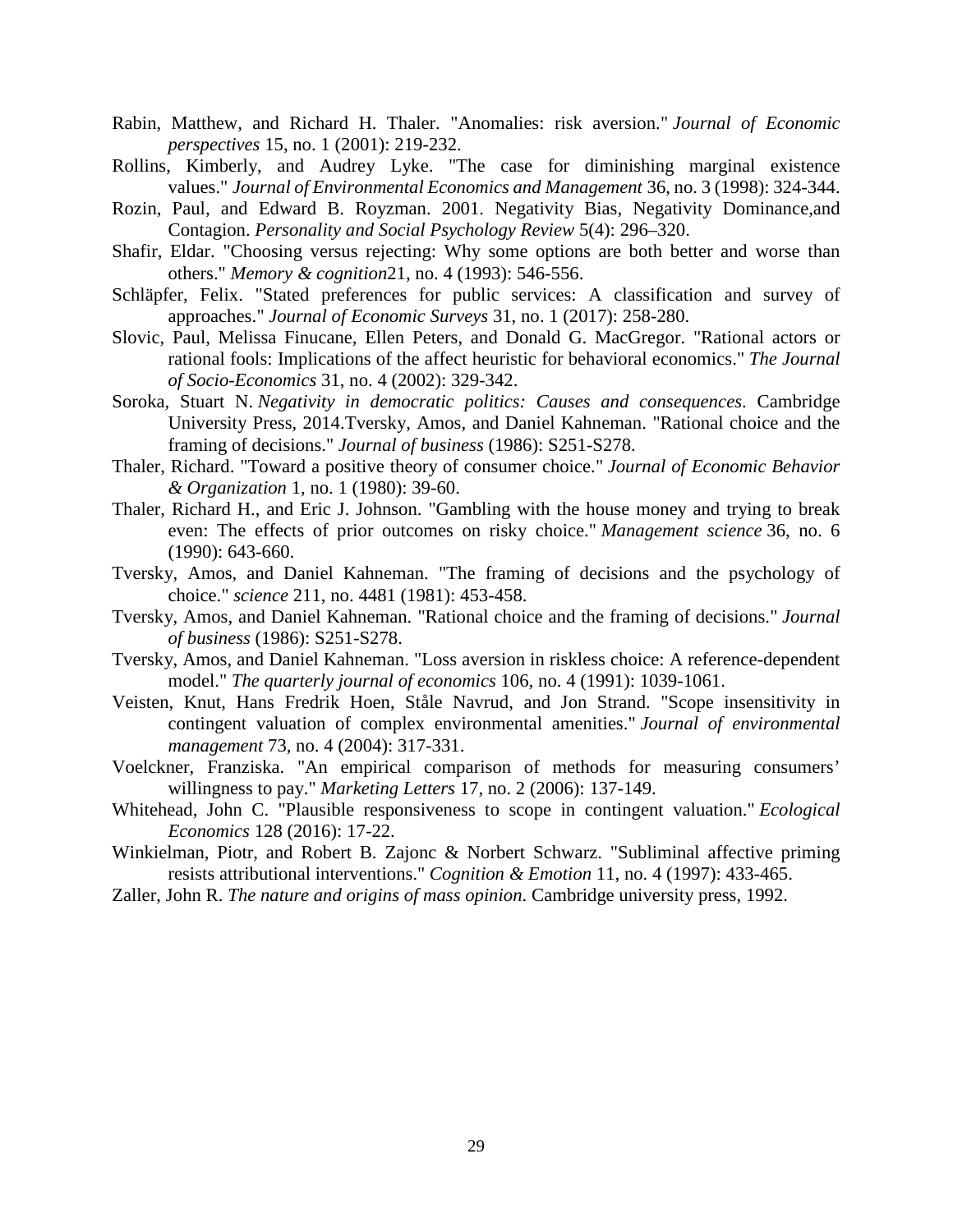# **Appendix 1. Problem Statements and Policy Solutions**

*Part 1. Problem Statements*

## **Voter Registration**

State voter registration records sometimes include people who are not eligible to vote, either because they have moved and are registered elsewhere, have died, have a felony conviction, or are non-citizens. According to one recent estimate, [at least 20%/ fewer than 80%] of the people on registration lists in the U.S. are actually [ineligible/eligible].

### **Domestic Violence**

Violence between domestic partners is all too common in the U.S. and a difficult issue for victims to discuss. According to a recent estimate, [at least 20%/fewer than 80%] of American women are in relationships [that involve/free of] domestic violence.

# **Identity Theft**

Many Americans have their identities stolen, resulting in the misuse of their credit card or bank accounts. According to a recent study, [at least 20%/fewer than 80%] of Americans had their financial information [hacked by/safe from] identity thieves last year.

### **High School Dropouts**

High school graduation rates in the United States lag behind the rates in other developed nations. In the U.S., [at least 20%/fewer than 80%] of students who start high school [do not end up/end up] obtaining a high school diploma.

# **Vaccination Rates**

Contagious diseases can spread quickly among children at school when even one child is not vaccinated. According to the Center for Disease Control, [at least 20%/fewer than 80%] of American children [are not/are] in compliance with standards on vaccination for preventable diseases.

#### **Lead Poisoning**

Many American families live in older homes, putting children at higher risk of lead poisoning from contaminated paint, which can produce lasting health damage. According to recent estimates, [at least 20%/fewer than 80%] of children living in older structures have blood lead levels that are considered [unsafe/safe].

# **Bad Bridges**

Many bridges, built decades ago, are at the end of their lifespan and will collapse if not repaired or replaced. The Federal Highway Administration reports that [at least 20% percent/fewer than 80% percent] of the nation's bridges are in [poor/good] condition and [need/do not need] major repairs or replacement.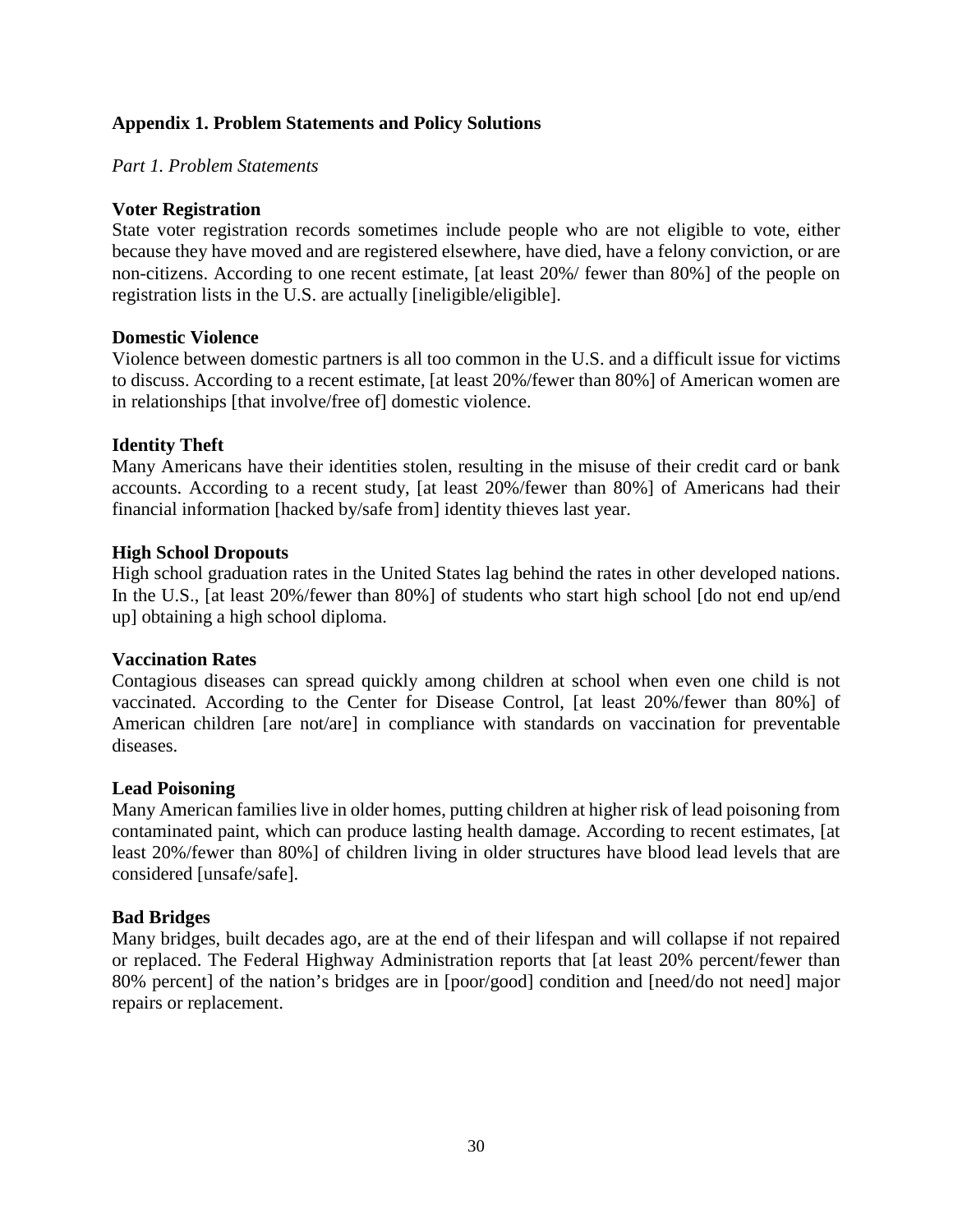# **Overstayed Visas**

Overstayed visas now outnumber illegal border crossings as the largest source of illegal immigration. According to recent estimates, [at least 20%/fewer than 80%] of visa holders [stay/leave] in the United States [after/by the time] their visas expire.

### **Rural Hospital Closures**

Many hospitals, particularly in rural areas, have closed in recent years, leaving communities without advanced medical care. According to a recent report, [at least 20%/fewer than 80%] of Americans live [too far from/close enough to] a hospital to get adequate care in an emergency.

### **Marine Debris**

Many marine organisms mistake plastic and bits of trash for food which can cause harm to ocean ecosystems and to humans who eat contaminated fish. According to recent estimates, [at least 20%/fewer than 80%] of fresh-caught fish sold at market are [contaminated/uncontaminated] by debris.

### **Opioids**

Every day, more than 100 Americans die from an opioid overdose. According to the U.S. Surgeon General, [at least 20%/fewer than 80%] of the patients who receive opiate prescriptions for pain use [unsafe/safe] amounts of the drug.

### **Falls Among the Elderly**

For older Americans, a fall can lead to loss of independence, serious injury, or death. Many of these falls are preventable. Every year, [at least 20%/fewer than 80%] of Americans over age 65 will [have/avoid] a serious fall requiring medical attention.

#### **Children in Poverty**

Research shows that growing up in poverty has serious negative consequences for children's health, education, and life chances. Recent estimates put the percentage of American children living in households [below/above] the poverty threshold at [20%/80%].

#### **Robbery**

Many robbery victims suffer physical and psychological effects long after the incident. According to the U.S. Bureau of Justice Statistics, [at least 20%/fewer than 80%] of Americans will [be/avoid being] the victim of a violent robbery or assault at some point during their life.

#### **Teenage Bullying**

Research indicates that persistent bullying can lead to feelings of isolation, rejection, exclusion, and despair. The U.S. Department of Justice reports that [at least 20%/fewer than 80%] of America's teenagers have [experienced/escaped] serious bullying by their peers.

#### **Gun Safety**

Improperly secured guns in the home can be accessed by children and lead to accidents and even death. According to recent estimates, [at least 20%/avoid being] of guns kept in the home are stored [unsafely/safely] (loaded or not locked up).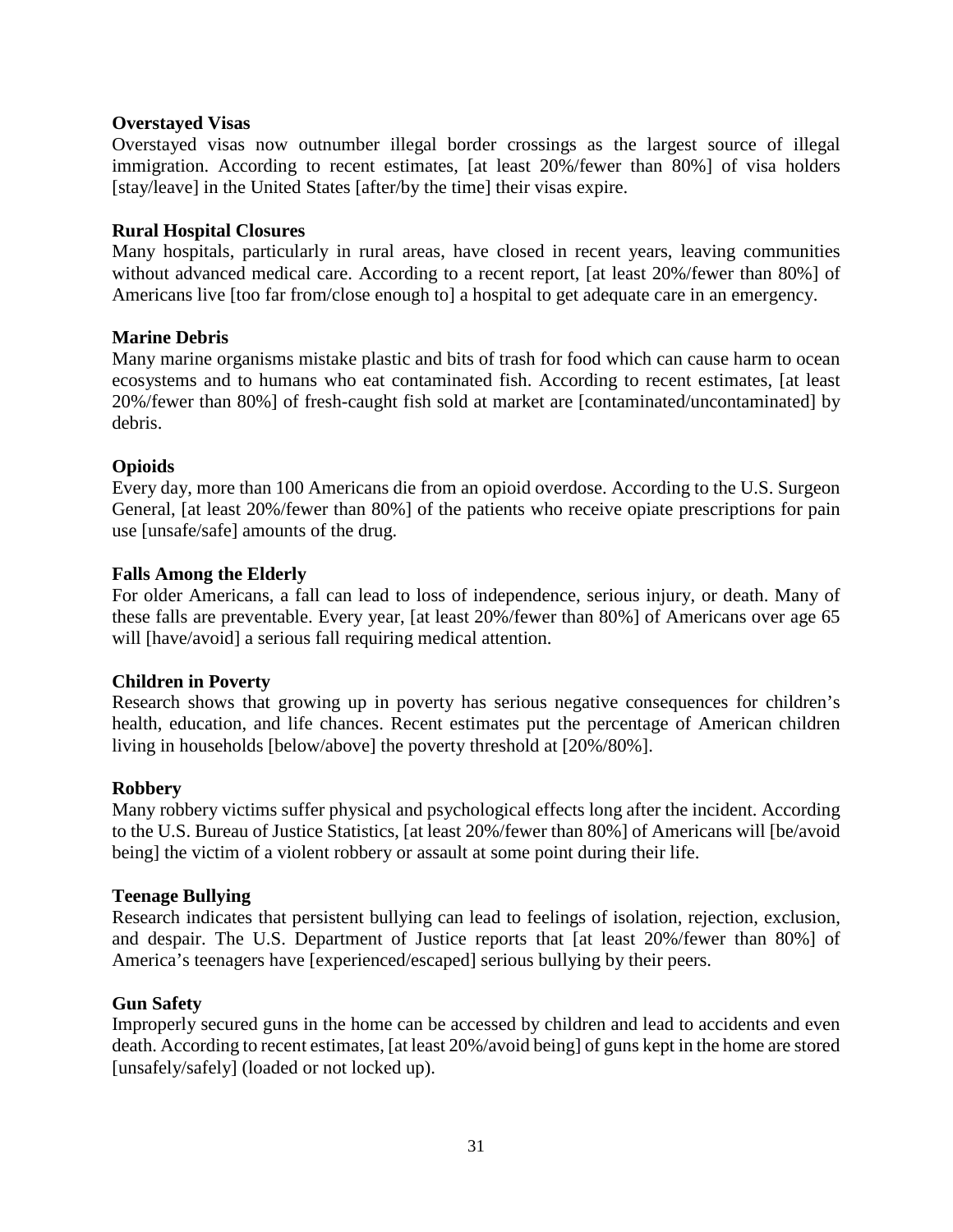## *Part 2. Policy Solutions*

# **Rural Hospital Closures**

Many hospitals, particularly in rural areas, have closed in recent years, leaving communities without advanced medical care. According to a recent report, [at least 20%/fewer than 80%] of Americans live [too far from/close enough to] a hospital to get adequate care in case of an emergency.

[Democrats/Republicans] in Congress have proposed a policy that would reduce the number of Americans that live [too far from/close enough to] a hospital to get adequate care. The policy proposal calls for a coordinated effort across the 50 states, the creation of public-private partnerships, and a combination of tax incentives, regulatory reforms and outreach initiatives. The price tag is estimated to be \$10 billion. The policy is expected to [reduce/increase] the number of Americans [too far from/close enough to] hospitals from [20% to [10%/5%/1%] / 80% to 90%/95%/99%]] over the next 10 years.

# **Marine Debris**

Many marine organisms mistake plastic and bits of trash for food which can cause harm to ocean ecosystems and to humans who eat contaminated fish. According to recent estimates, [at least 20%/fewer than 80%] of fresh-caught fish sold at market are [contaminated/uncontaminated] by debris.

[Democrats/Republicans] in Congress have proposed a policy that would [reduce/increase] the number of fish [contaminated/uncontaminated] by marine debris. The policy proposal calls for a coordinated effort across the 50 states, the creation of public-private partnerships, and a combination of tax incentives, regulatory reforms and outreach initiatives. The price tag is estimated to be \$10 billion. The policy is expected to reduce the number of [contaminated/uncontaminated] fish from [20% to [10%/5%/1%] / 80% to [90%/95%/99%]] over the next 10 years.

# **Vaccination**

Contagious diseases can spread quickly among children at school when even one child is not vaccinated. According to the Center for Disease Control, [at least 20%/fewer than 80%] of American children are not in compliance with standards on vaccination for preventable diseases.

[Democrats/Republicans] in Congress have proposed a policy that would reduce the number of children [not in compliance/in compliance] with vaccination standards. The policy proposal calls for a coordinated effort across the 50 states, the creation of public-private partnerships, and a combination of tax incentives, regulatory reforms and outreach initiatives. The price tag is estimated to be \$10 billion. The policy is expected to [reduce/increase] the number of [noncomplying/complying] children from [20% to [10%/5%/1%] / 80% to [90%/95%/99%]] over the next 10 years.